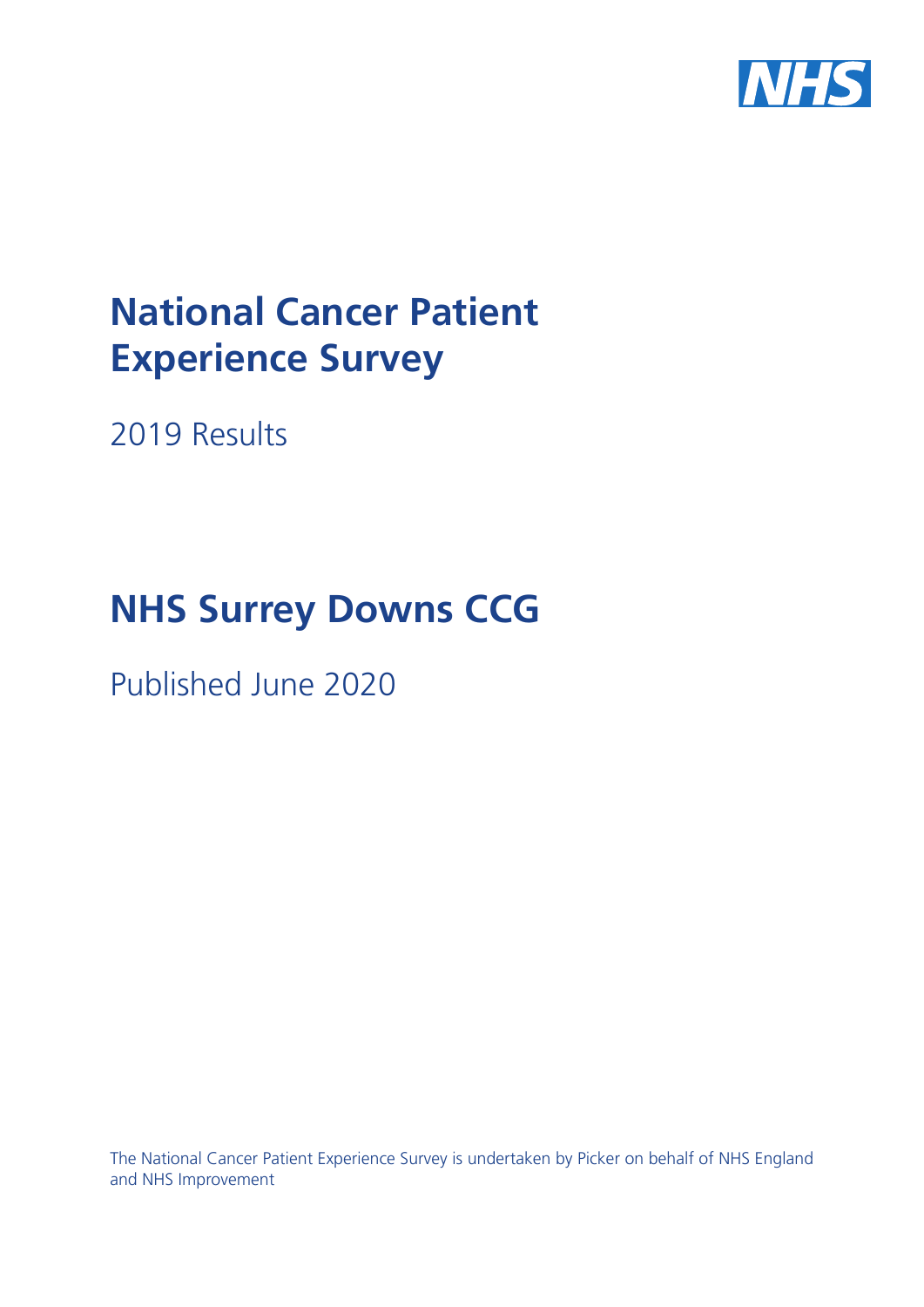### **Executive Summary** Case Mix Adjusted scores

#### **Cancer Dashboard Questions**

The following seven questions are included in phase 1 of the Cancer Dashboard developed by Public Health England and NHS England:

Q61. Patient's average rating of care scored from very poor to very good



#### **Questions Outside Expected Range**

|                                                                                                          |            | Case Mix Adjusted Scores   |                            |                   |
|----------------------------------------------------------------------------------------------------------|------------|----------------------------|----------------------------|-------------------|
|                                                                                                          | 2019 Score | Lower<br>Expected<br>Range | Upper<br>Expected<br>Range | National<br>Score |
| Q10. Patient told they could bring a family member or friend when first told they had cancer             | 82%        | 72%                        | 82%                        | 77%               |
| Q28. Afterwards, staff completely explained how operation had gone in understandable<br>way              | 85%        | 74%                        | 85%                        | 79%               |
| Q34. Patient thought there were always or nearly always enough nurses on duty to care for<br>them        | 75%        | 57%                        | 71%                        | 64%               |
| Q37. Patient definitely found hospital staff to discuss worries or fears during their inpatient<br>visit | 62%        | 43%                        | 60%                        | 52%               |
| Q38. Hospital staff definitely did everything they could to help control pain                            | $90\%$     | 77%                        | 89%                        | 83%               |
| Q47. Patient completely given understandable information about whether radiotherapy was<br>working       | 70%        | 50%                        | 70%                        | 60%               |
| Q49. Beforehand patient completely had all information needed about chemotherapy<br>treatment            | 89%        | 80%                        | 89%                        | 84%               |
| Q60. Someone discussed with patient whether they would like to take part in cancer<br>research           | 45%        | 22%                        | 39%                        | 30%               |
| Q61. Patient's average rating of care scored from very poor to very good                                 | 9.0        | 8.7                        | 8.9                        | 8.8               |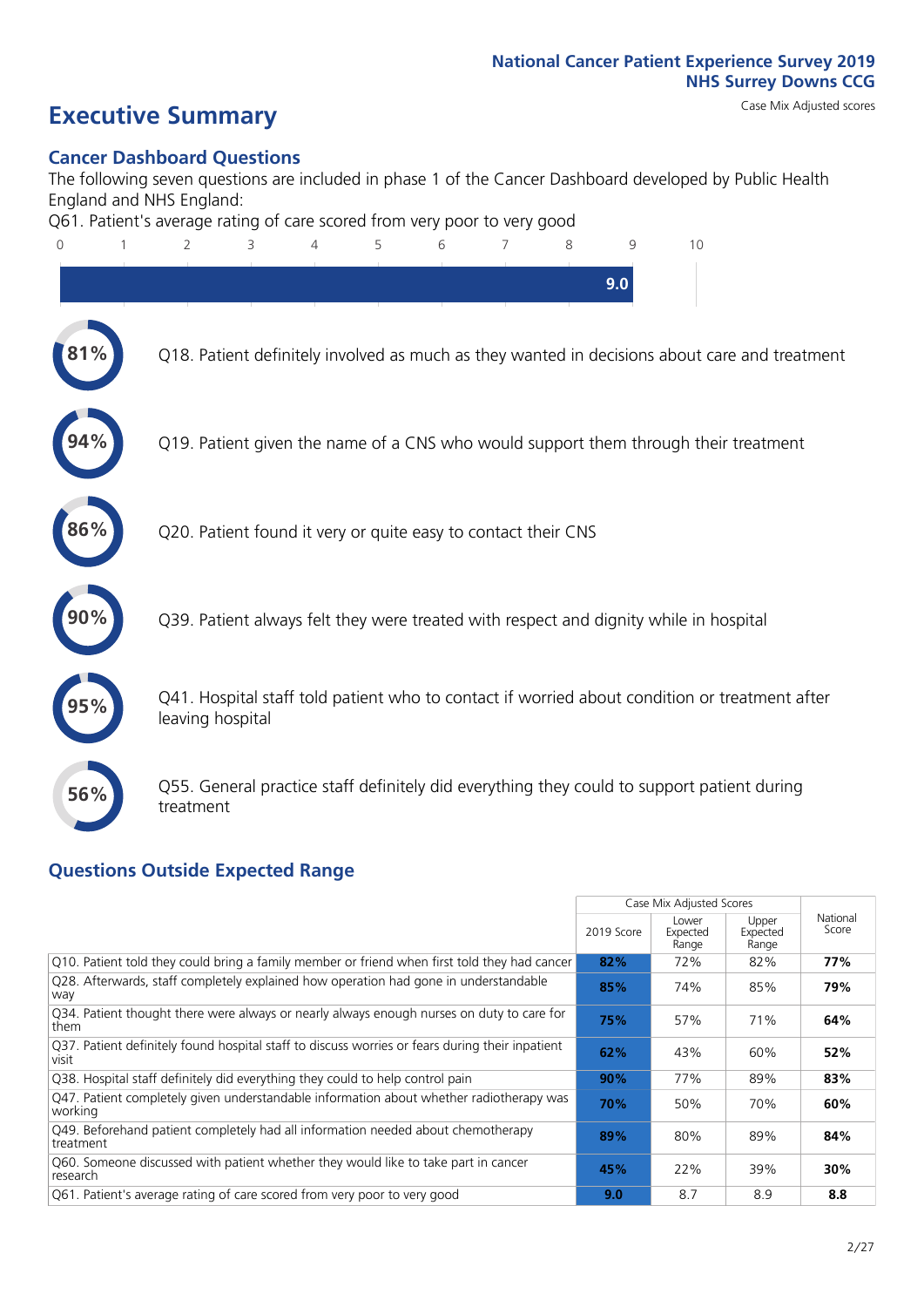### **Introduction**

The National Cancer Patient Experience Survey 2019 is the ninth iteration of the survey first undertaken in 2010. It has been designed to monitor national progress on cancer care; to provide information to drive local quality improvements; to assist commissioners and providers of cancer care; and to inform the work of the various charities and stakeholder groups supporting cancer patients.

The survey was overseen by a national Cancer Patient Experience Advisory Group. This Advisory Group set the principles and objectives of the survey programme and guided questionnaire development. The survey was commissioned and managed by NHS England. The survey provider, Picker, is responsible for designing, running and analysing the survey.

The 2019 survey involved 143 NHS Trusts. Out of 111,366 people, 67,858 people responded to the survey, yielding a response rate of 61%.

### **Methodology**

#### **Eligibility, eldwork and survey methods**

The sample for the survey included all adult (aged 16 and over) NHS patients, with a confirmed primary diagnosis of cancer, discharged from an NHS Trust after an inpatient episode or day case attendance for cancer related treatment in the months of April, May and June 2019. The fieldwork for the survey was undertaken between December 2019 and March 2020.

As in the previous four years, the survey used a mixed mode methodology. Questionnaires were sent by post, with two reminders where necessary, but also included an option to complete the questionnaire online. A Freephone helpline and email was available for respondents to opt out, ask questions about the survey, enable them to complete their questionnaire over the phone and provide access to a translation and interpreting facility for those whose first language was not English.

#### **Case-mix adjustment**

Both unadjusted and adjusted scores are presented in this report. Case-mix adjusted scores allows us to account for the impact that differing patient populations might have on results. By using the case-mix adjusted estimates we can obtain a greater understanding of how a CCG is performing given their patient population. The factors taken into account in this case-mix adjustment are gender, age, ethnic group, deprivation, and tumour group.

### **Scoring methodology**

Fifty-two questions from the questionnaire are scored as these questions relate directly to patient experience. For all but one question (Q61), scores are presented as the percentage of positive responses out of all scored responses. For Q61, respondents rate their overall care on a scale of 0 to 10, of which the average was calculated for this question's presented score. The percentages in this report have been rounded to the nearest percentage point. Therefore, in some cases the figures do not appear to add up to 100%.

#### **Statistical significance**

In the reporting of 2019 results, appropriate statistical tests have been undertaken to identify unadjusted scores for which the change over time is 'statistically significant'. Thirty-seven scored questions in 2019 have been compared with those of 2018 and a statistically significant change between the two years has been reported where identified.

For the scored questions that are comparable beyond 2018, statistically significant change over the five years has also been reported where identified. A statistically significant difference means that the change in the result is very unlikely to have occurred by sampling variation.

#### **Suppression**

#### **Question-level suppression**

For scores where the base size per question is  $<$ 21, the score will be suppressed and replaced with an asterisk (\*). The base size will include neutral response options.

#### **Double suppression**

If any group within a particular sub-group breakdown (such as the tumour group breakdown) has <21 responses, then the figure for this particular group is suppressed and replaced with an asterisk (\*). If there is only one group within the sub-group breakdown that has <21 respondents, and is therefore suppressed, the group with the next lowest number of respondents is also supressed and replaced with an asterisk (\*) (regardless if it is greater than or less than 21).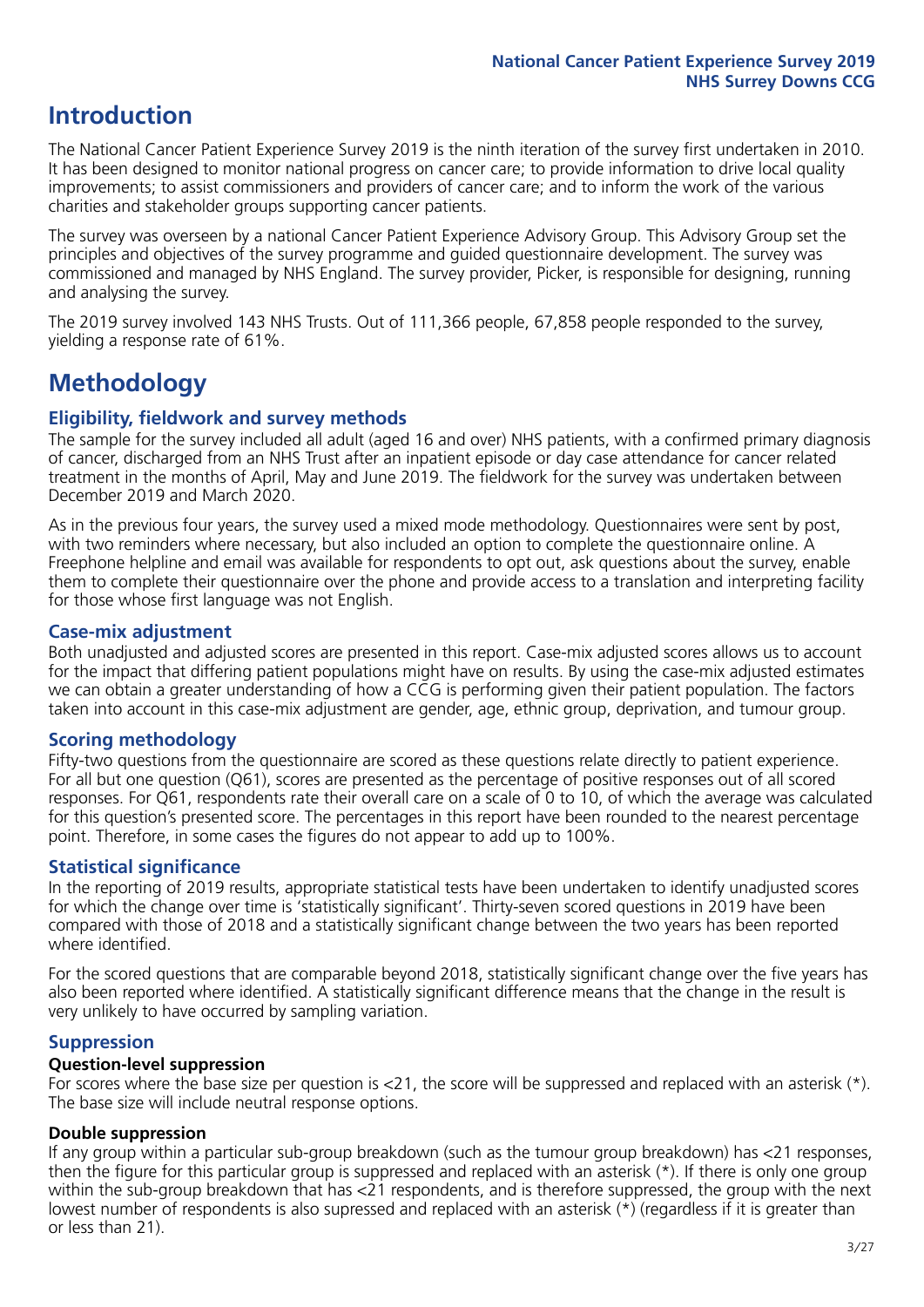### **Understanding the results**

This report shows how this CCG scored for each question in the survey, compared with national results and previous year's results. It is aimed at helping individual CCGs to understand their performance and identify areas for local improvement. Below is a description of the type of results presented within this report and how to understand them.

#### **Expected range charts**

The expected range charts in this report show a bar with the lowest and highest score received for each question nationally. Within this bar, an expected range is given (in grey) and a black diamond represents the actual score for this CCG.

CCGs whose score is above the upper limit of the expected range (in the dark blue) are positive outliers, with a score statistically significantly higher than the national mean. This indicates that the CCG performs better than what CCGs of the same size and demographics are expected to perform. The opposite is true if the score is below the lower limit of the expected range (in the light blue); these are negative outliers. For scores within the expected range (in the grey), the score is what we would expect given the CCG's size and demographics.

#### **Comparability tables**

The comparability tables show the 2018 and 2019 unadjusted scores for this CCG for each scored question. If there is a significant change from 2018 and 2019 or overall from 2015 to 2019, an arrow will be presented for the direction of change. The adjusted 2019 score will also be presented for each scored question along with the lower and upper expected range and national score. Scores above the upper limit of the expected range will be highlighted dark blue, scores below the lower limit of the expected range will be highlighted light blue, and scores within the lower and upper limit of the expected ranges will be highlighted grey.

#### **Tumour type tables**

The tumour type tables show the unadjusted scores for each scored question for each of the 13 tumour groups. The national score for that tumour group is also shown. Unadjusted scores for the same tumour type across different CCGs may not be comparable, as they do not account for the impact that differing patient populations might have on results. Central nervous system is abbreviated as 'CNS' and lower gastrointestinal tract is abbreviated as 'LGT' throughout this report.

#### **Year on year charts**

The year on year charts show five columns representing the unadjusted scores of the last five years (2015, 2016, 2017, 2018 and 2019) for each scored question.

#### **Notes on specific questions**

Following the development phase of the 2019 survey, several changes were made to the questionnaire. Six scored questions were amended (Q5, Q18, Q30, Q35, Q56 and Q60) and one non-scored question (Q29) was amended that impacted the comparability of questions Q30 to Q41. Of all questions changed or impacted by change, only Q60 is presented with historical comparisons; though the results should be interpreted with caution.

#### **Unadjusted data and case-mix adjusted data**

Unadjusted data should be used to see the actual responses from patients relating to the CCG. Case-mix adjusted data, together with expected ranges, should be used to understand whether the results are significantly higher or lower than national results taking account of the patient mix.

### **Further information**

This research was carried out in accordance with the international standard for organisations conducting social research (accreditation to ISO20252:2012; certificate number GB08/74322). The 2019 survey data has been produced and published in line with the Code of Practice for Official Statistics.

For more information on the methodology, please see the Technical Document. It can be viewed along with the 2019 questionnaire and survey quidance on the website at [www.ncpes.co.uk](https://www.ncpes.co.uk/supporting-documents). For all other outputs at National, Trust, CCG and Cancer Alliance level, please see the PDF reports, Excel tables and dashboards at [www.ncpes.co.uk.](https://www.ncpes.co.uk/current-results)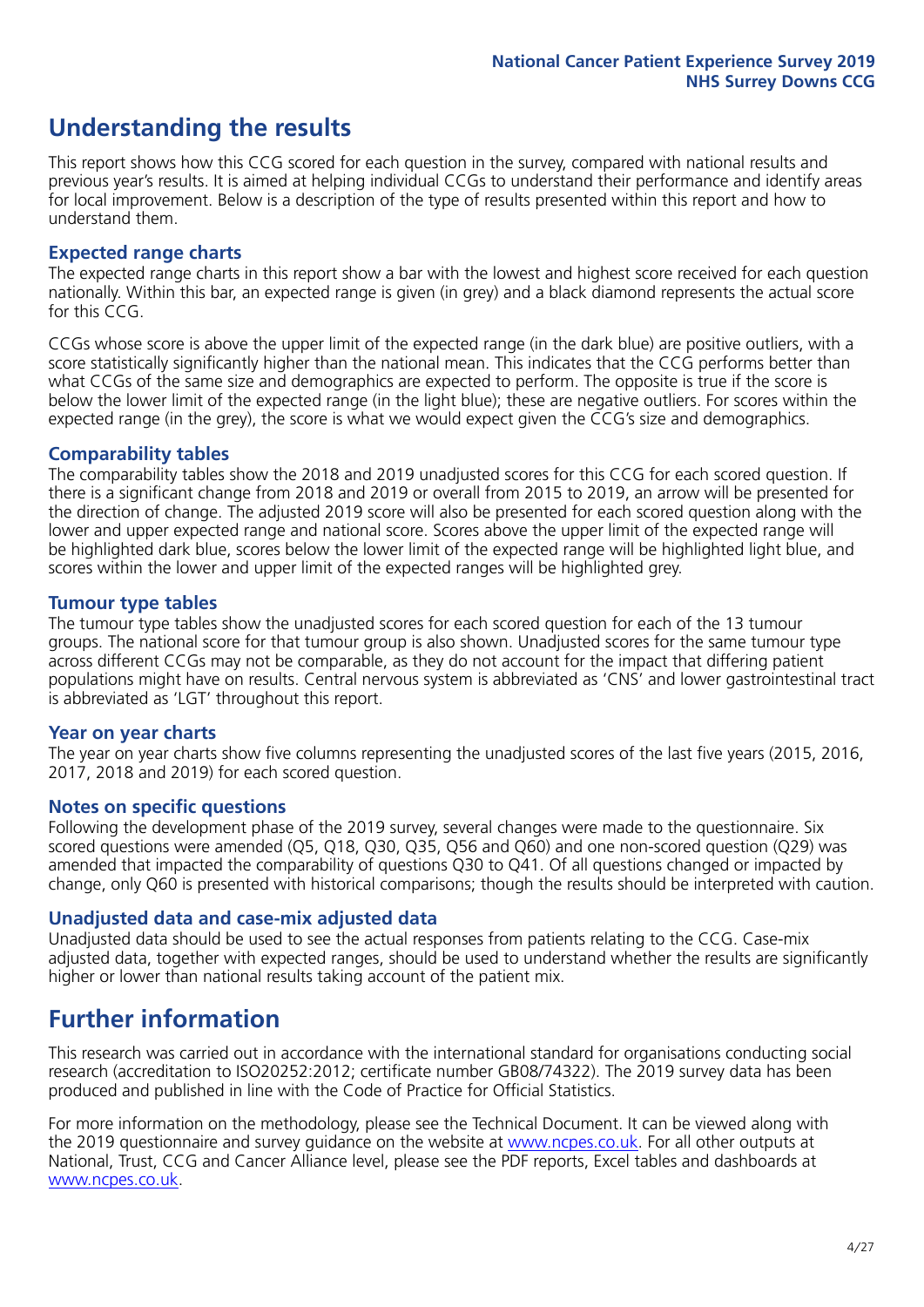### **Response Rate**

#### **Overall Response Rate**

489 patients responded out of a total of 800 patients, resulting in a response rate of 61%.

|          | Sample Size | Adjusted<br>Sample | Completed | Response Rate |
|----------|-------------|--------------------|-----------|---------------|
| CCG      | 848         | 800                | 489       | 61%           |
| National | 119,855     | 111,366            | 67,858    | 61%           |

#### **Respondents by Survey Type**

|                            | Number of<br>Respondents |
|----------------------------|--------------------------|
| Online                     | 33                       |
| Paper                      | 456                      |
| Phone                      |                          |
| <b>Translation Service</b> |                          |

#### **Respondents by Tumour Group**

|                      | Number of<br>Respondents |
|----------------------|--------------------------|
| <b>Brain / CNS</b>   | 1                        |
| <b>Breast</b>        | 95                       |
| Colorectal / LGT     | 42                       |
| Gynaecological       | 22                       |
| Haematological       | 82                       |
| <b>Head and Neck</b> | 7                        |
| Lung                 | 19                       |
| Prostate             | 68                       |
| Sarcoma              | 3                        |
| Skin                 | 15                       |
| <b>Upper Gastro</b>  | 28                       |
| Urological           | 41                       |
| Other                | 66                       |

#### **Respondents by Age and Gender**

Respondents year of birth has been used to determine age. This information has been amalgamated into 8 age bands. The age and gender distribution for the CCG was as follows:

|        | Age 16-24 | Age 25-34 | Age 35-44 | Age 45-54 | Age 55-64 | Age 65-74 | Age 75-84 | Age 85+ | Total |
|--------|-----------|-----------|-----------|-----------|-----------|-----------|-----------|---------|-------|
| Male   |           |           |           | 10        | 31        | 89        |           | 24      | 229   |
| Female |           |           |           | 42        | 47        | 83        | 68        |         | 260   |
| Total  |           |           |           | 52        | 78        | 172       | 141       | 36      | 489   |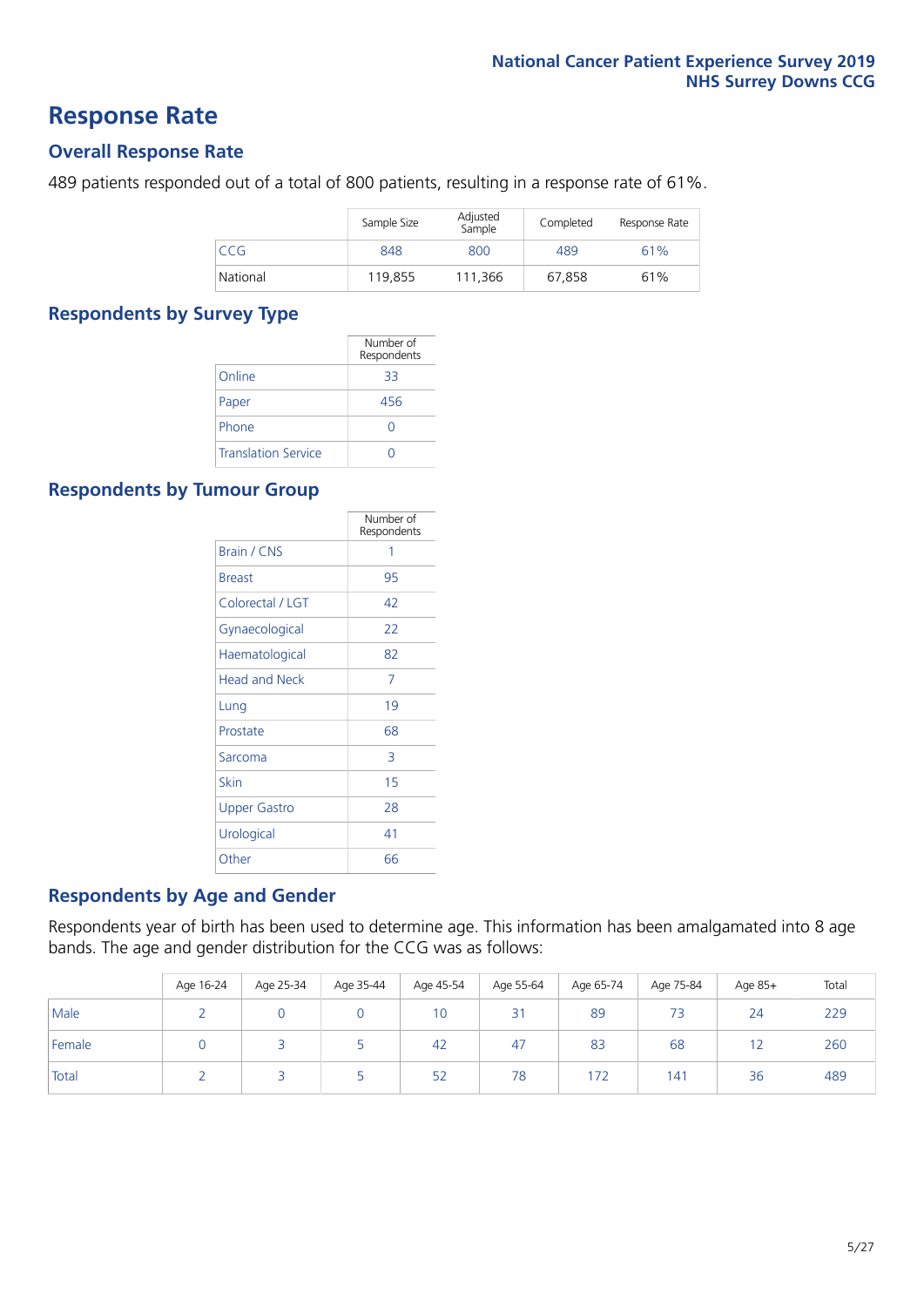## **Expected Range Charts**

| Lower Expected Range<br>Average                                                                                                                                                                                                                                                                                                                                                                                                                                                                                             |    |     | Upper Expected Range |     |     |     |            | Case Mix Adjusted Score |                      |                   |                 |
|-----------------------------------------------------------------------------------------------------------------------------------------------------------------------------------------------------------------------------------------------------------------------------------------------------------------------------------------------------------------------------------------------------------------------------------------------------------------------------------------------------------------------------|----|-----|----------------------|-----|-----|-----|------------|-------------------------|----------------------|-------------------|-----------------|
| <b>SEEING YOUR GP</b><br>Q1. Saw GP once or twice before being told they needed to go to<br>hospital<br>Q2. Patient thought they were seen as soon as necessary                                                                                                                                                                                                                                                                                                                                                             | 0% | 10% | 20%                  | 30% | 40% | 50% | 60%        | 70%                     | 80%<br>81%           | 86%               | 90% 100%        |
| <b>DIAGNOSTIC TESTS</b><br>Q5. Received all the information needed about the test<br>Q6. The length of time waiting for the test to be done was about<br>right<br>Q7. Test results explained in completely understandable way                                                                                                                                                                                                                                                                                               | 0% | 10% | 20%                  | 30% | 40% | 50% | 60%        | 70%                     | 80%<br>82%           | 90%               | 90% 100%<br>96% |
| <b>FINDING OUT WHAT WAS WRONG WITH YOU</b><br>Q10. Patient told they could bring a family member or friend when<br>first told they had cancer<br>Q11. Patient felt they were told sensitively that they had cancer<br>Q12. Patient completely understood the explanation of what was<br>wrong<br>Q13. Patient given easy to understand written information about<br>the type of cancer they had                                                                                                                             | 0% | 10% | 20%                  | 30% | 40% | 50% | 60%        | 70%<br>71%<br>75%       | 80%<br>82%<br>84%    |                   | 90% 100%        |
| <b>DECIDING THE BEST TREATMENT FOR YOU</b><br>Q14. Patient felt that treatment options were completely explained<br>Q15. Patient felt possible side effects were definitely explained in<br>an understandable way<br>Q16. Patient definitely given practical advice and support in dealing<br>with side effects of treatment<br>Q17. Patient definitely told about side effects that could affect<br>them in the future<br>Q18. Patient definitely involved as much as they wanted in<br>decisions about care and treatment | 0% | 10% | 20%                  | 30% | 40% | 50% | 60%<br>59% | 70%<br>74%<br>71%       | 80%<br>$84\%$<br>81% |                   | 90% 100%        |
| <b>CLINICAL NURSE SPECIALIST (CNS)</b><br>Q19. Patient given the name of a CNS who would support them<br>through their treatment<br>Q20. Patient found it very or quite easy to contact their CNS<br>Q21. Patient got understandable answers to important questions<br>all or most of the time                                                                                                                                                                                                                              | 0% | 10% | 20%                  | 30% | 40% | 50% | 60%        | 70%                     | 80%                  | 94%<br>86%<br>87% | 90% 100%        |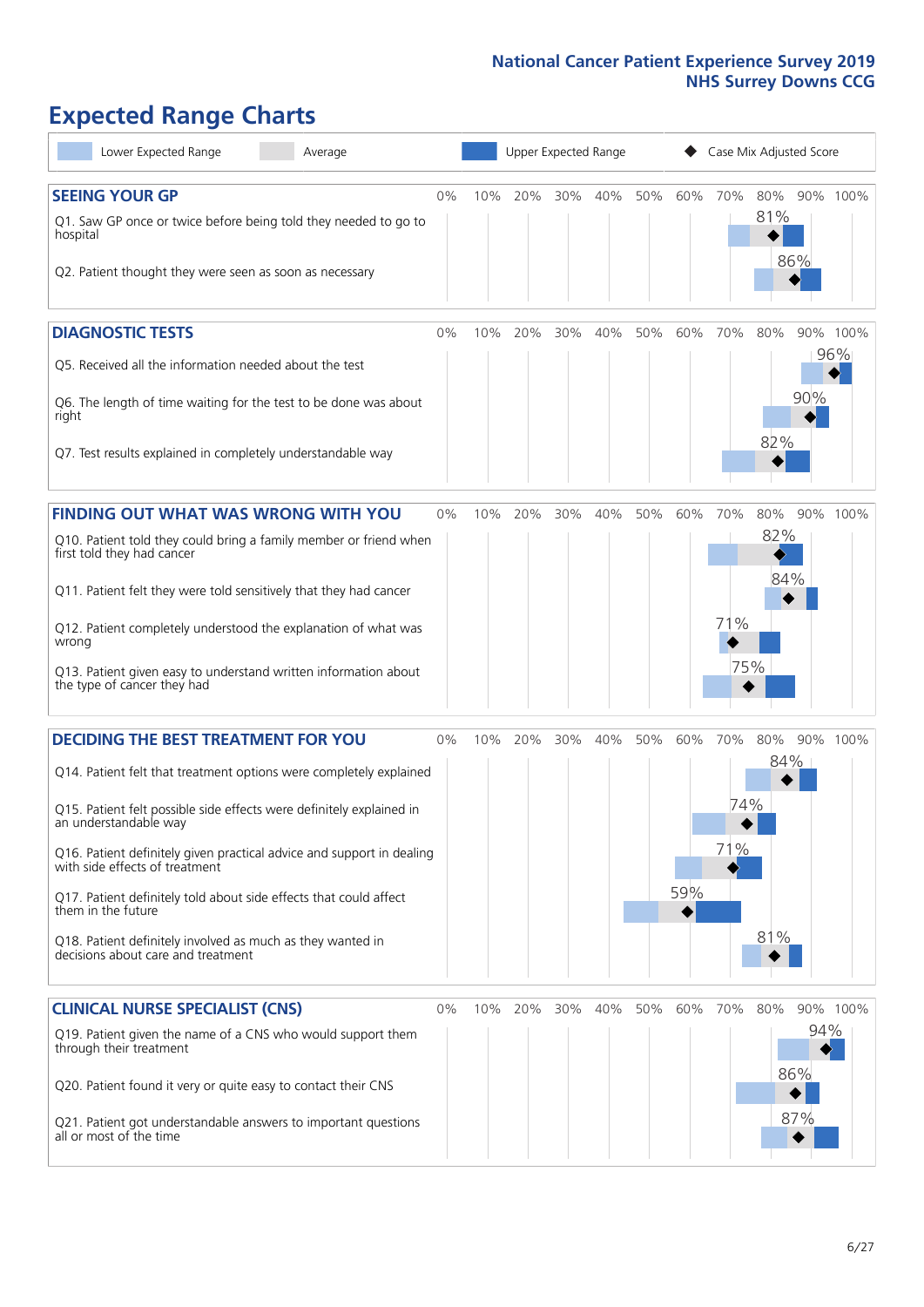### **Expected Range Charts**

| Lower Expected Range<br>Average                                                                                                                                                                                                                                                                                                                         |    |     |     |     | Upper Expected Range |     |     |            | Case Mix Adjusted Score |          |
|---------------------------------------------------------------------------------------------------------------------------------------------------------------------------------------------------------------------------------------------------------------------------------------------------------------------------------------------------------|----|-----|-----|-----|----------------------|-----|-----|------------|-------------------------|----------|
| <b>SUPPORT FOR PEOPLE WITH CANCER</b><br>Q22. Hospital staff gave information about support or self-help<br>groups for people with cancer<br>Q23. Hospital staff discussed or gave information about the impact<br>cancer could have on day to day activities<br>Q24. Hospital staff gave information on getting financial help or<br>possible benefits | 0% | 10% | 20% | 30% | 40%                  | 50% | 60% | 70%<br>69% | 80%<br>88%<br>85%       | 90% 100% |
| Q25. Hospital staff told patient they could get free prescriptions                                                                                                                                                                                                                                                                                      |    |     |     |     |                      |     |     |            | 83%                     |          |
| <b>OPERATIONS</b>                                                                                                                                                                                                                                                                                                                                       | 0% | 10% | 20% | 30% | 40%                  | 50% | 60% | 70%        | 80%                     | 90% 100% |
| Q27. Beforehand, patient had all the information needed about the<br>operation<br>Q28. Afterwards, staff completely explained how operation had                                                                                                                                                                                                         |    |     |     |     |                      |     |     |            | 85%                     | 97%      |
| gone in understandable way                                                                                                                                                                                                                                                                                                                              |    |     |     |     |                      |     |     |            |                         |          |
| <b>HOSPITAL CARE AS AN INPATIENT</b>                                                                                                                                                                                                                                                                                                                    | 0% | 10% | 20% | 30% | 40%                  | 50% | 60% | 70%        | 80%                     | 90% 100% |
| Q30. Hospital staff didn't talk in front of patient as if patient wasn't<br>there                                                                                                                                                                                                                                                                       |    |     |     |     |                      |     |     |            | 88%<br>87%              |          |
| Q31. Patient had confidence and trust in all doctors treating them                                                                                                                                                                                                                                                                                      |    |     |     |     |                      |     |     |            |                         |          |
| Q32. Patient's family or someone close definitely felt able to talk to<br>a doctor                                                                                                                                                                                                                                                                      |    |     |     |     |                      |     |     | 75%        |                         |          |
| Q33. Patient had confidence and trust in all the ward nurses<br>treating them                                                                                                                                                                                                                                                                           |    |     |     |     |                      |     |     |            | 76%                     |          |
| Q34. Patient thought there were always or nearly always enough<br>nurses on duty to care for them                                                                                                                                                                                                                                                       |    |     |     |     |                      |     |     | 75%<br>♦   |                         |          |
| Q35. All hospital staff asked patient what name they prefer to be<br>called by                                                                                                                                                                                                                                                                          |    |     |     |     |                      |     | 65% |            |                         |          |
| Q36. Patient always given enough privacy when discussing<br>condition or treatment                                                                                                                                                                                                                                                                      |    |     |     |     |                      |     |     |            | 84%                     |          |
| Q37. Patient definitely found hospital staff to discuss worries or<br>fears during their inpatient visit                                                                                                                                                                                                                                                |    |     |     |     |                      |     | 62% |            |                         |          |
| Q38. Hospital staff definitely did everything they could to help<br>control pain                                                                                                                                                                                                                                                                        |    |     |     |     |                      |     |     |            |                         | 90%      |
| Q39. Patient always felt they were treated with respect and dignity<br>while in hospital                                                                                                                                                                                                                                                                |    |     |     |     |                      |     |     |            |                         | 90%      |
| Q40. Patient given clear written information about what should or<br>should not do after leaving hospital                                                                                                                                                                                                                                               |    |     |     |     |                      |     |     |            | 87%                     |          |
| Q41. Hospital staff told patient who to contact if worried about<br>condition or treatment after leaving hospital                                                                                                                                                                                                                                       |    |     |     |     |                      |     |     |            |                         | 95%      |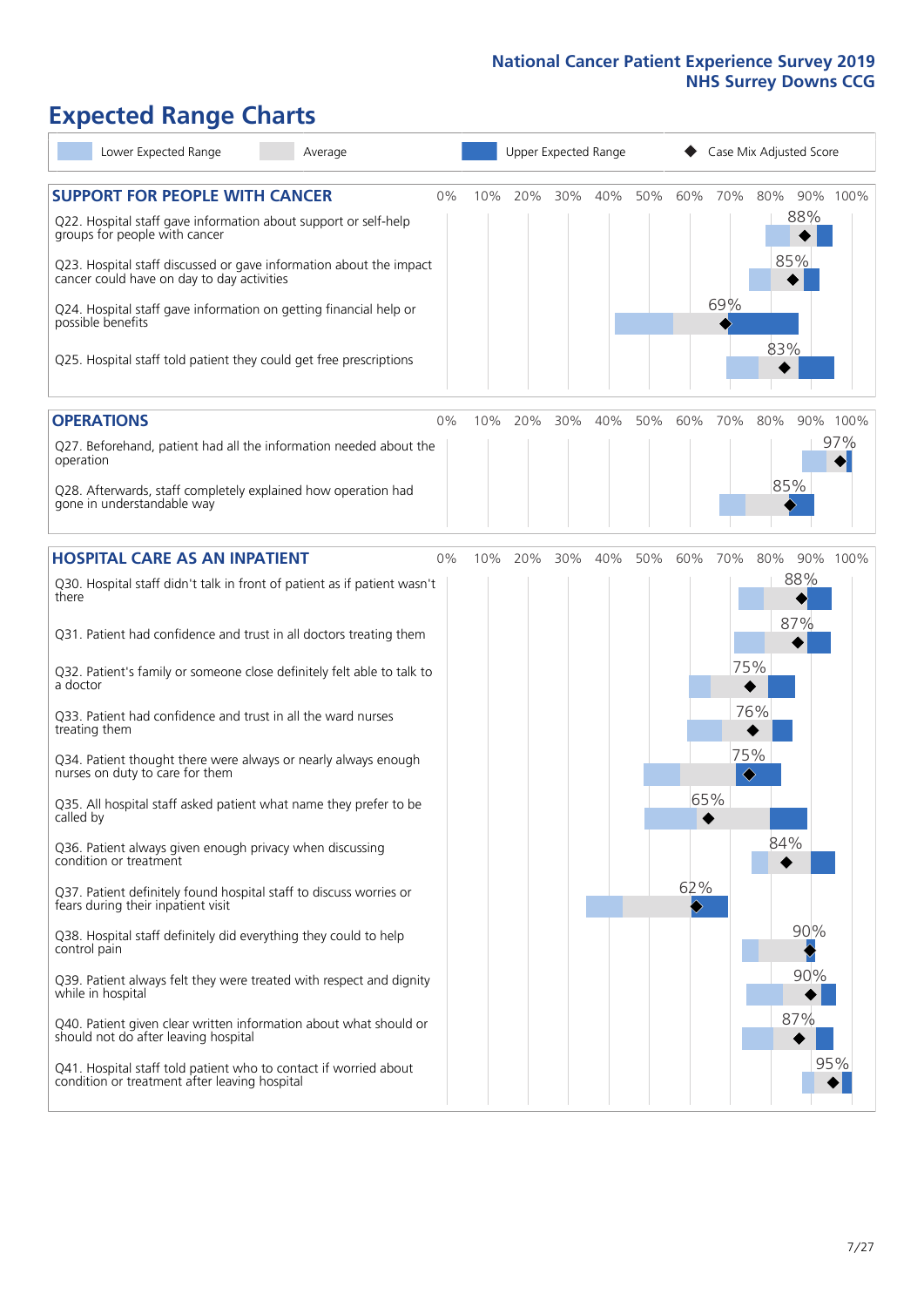## **Expected Range Charts**

| Lower Expected Range                                                                                                                      | Average |       |     |     |     | Upper Expected Range |                                 |     |            |     | Case Mix Adjusted Score |          |
|-------------------------------------------------------------------------------------------------------------------------------------------|---------|-------|-----|-----|-----|----------------------|---------------------------------|-----|------------|-----|-------------------------|----------|
| <b>HOSPITAL CARE AS A DAY PATIENT / OUTPATIENT 0%</b><br>Q43. Patient definitely found hospital staff to discuss worries or               |         |       | 10% | 20% | 30% | 40%                  | 50%                             | 60% | 70%<br>72% | 80% |                         | 90% 100% |
| fears during their outpatient or day case visit<br>Q44. Cancer doctor had the right documents at patient's last<br>outpatient appointment |         |       |     |     |     |                      |                                 |     |            |     |                         | 96%      |
| Q46. Beforehand patient completely had all information needed<br>about radiotherapy treatment                                             |         |       |     |     |     |                      |                                 |     |            |     | 91%                     |          |
| Q47. Patient completely given understandable information about<br>whether radiotherapy was working                                        |         |       |     |     |     |                      |                                 |     | 70%        |     |                         |          |
| Q49. Beforehand patient completely had all information needed<br>about chemotherapy treatment                                             |         |       |     |     |     |                      |                                 |     |            |     | 89%                     |          |
| Q50. Patient given enough information about whether<br>chemotherapy was working in a completely understandable way                        |         |       |     |     |     |                      |                                 |     | 73%        |     |                         |          |
| <b>HOME CARE AND SUPPORT</b>                                                                                                              |         | 0%    | 10% | 20% | 30% | 40%                  | 50%                             | 60% | 70%        | 80% |                         | 90% 100% |
| Q51. Hospital staff definitely gave family or someone close all the<br>information needed to help care at home                            |         |       |     |     |     |                      |                                 | 63% |            |     |                         |          |
| Q52. Patient definitely given enough support from health or social<br>services during treatment                                           |         |       |     |     |     |                      | 50%                             |     |            |     |                         |          |
| Q53. Patient definitely given enough support from health or social<br>services after treatment                                            |         |       |     |     |     |                      | 47%                             |     |            |     |                         |          |
| <b>CARE FROM YOUR GENERAL PRACTICE</b>                                                                                                    |         | $0\%$ | 10% | 20% | 30% | 40%                  | 50%                             | 60% | 70%        | 80% |                         | 90% 100% |
| Q54. GP given enough information about patient's condition and<br>treatment                                                               |         |       |     |     |     |                      |                                 |     |            |     |                         | 95%      |
| Q55. General practice staff definitely did everything they could to<br>support patient during treatment                                   |         |       |     |     |     |                      |                                 | 56% |            |     |                         |          |
| <b>YOUR OVERALL NHS CARE</b>                                                                                                              |         | 0%    | 10% | 20% | 30% | 40%                  | 50%                             | 60% | 70%        | 80% |                         | 90% 100% |
| Q56. Different people treating and caring for patient always work<br>well together to give best possible care                             |         |       |     |     |     |                      |                                 |     | 72%        |     |                         |          |
| Q57. Patient given a care plan                                                                                                            |         |       |     |     |     | 41%                  |                                 |     |            |     |                         |          |
| Q58. Overall the administration of care was good or very good                                                                             |         |       |     |     |     |                      |                                 |     |            |     | 91%                     |          |
| Q59. Patient felt length of time for attending clinics and<br>appointments for cancer was about right                                     |         |       |     |     |     |                      |                                 |     | 69%        |     |                         |          |
| Q60. Someone discussed with patient whether they would like to<br>take part in cancer research                                            |         |       |     |     |     |                      | 45%<br>$\color{black} \diamond$ |     |            |     |                         |          |
|                                                                                                                                           |         | 0     |     | 2   | 3   | 4                    | 5                               | 6   |            | 8   | 9                       | 10       |
| Q61. Patient's average rating of care scored from very poor to very<br>good                                                               |         |       |     |     |     |                      |                                 |     |            |     | 9:0                     |          |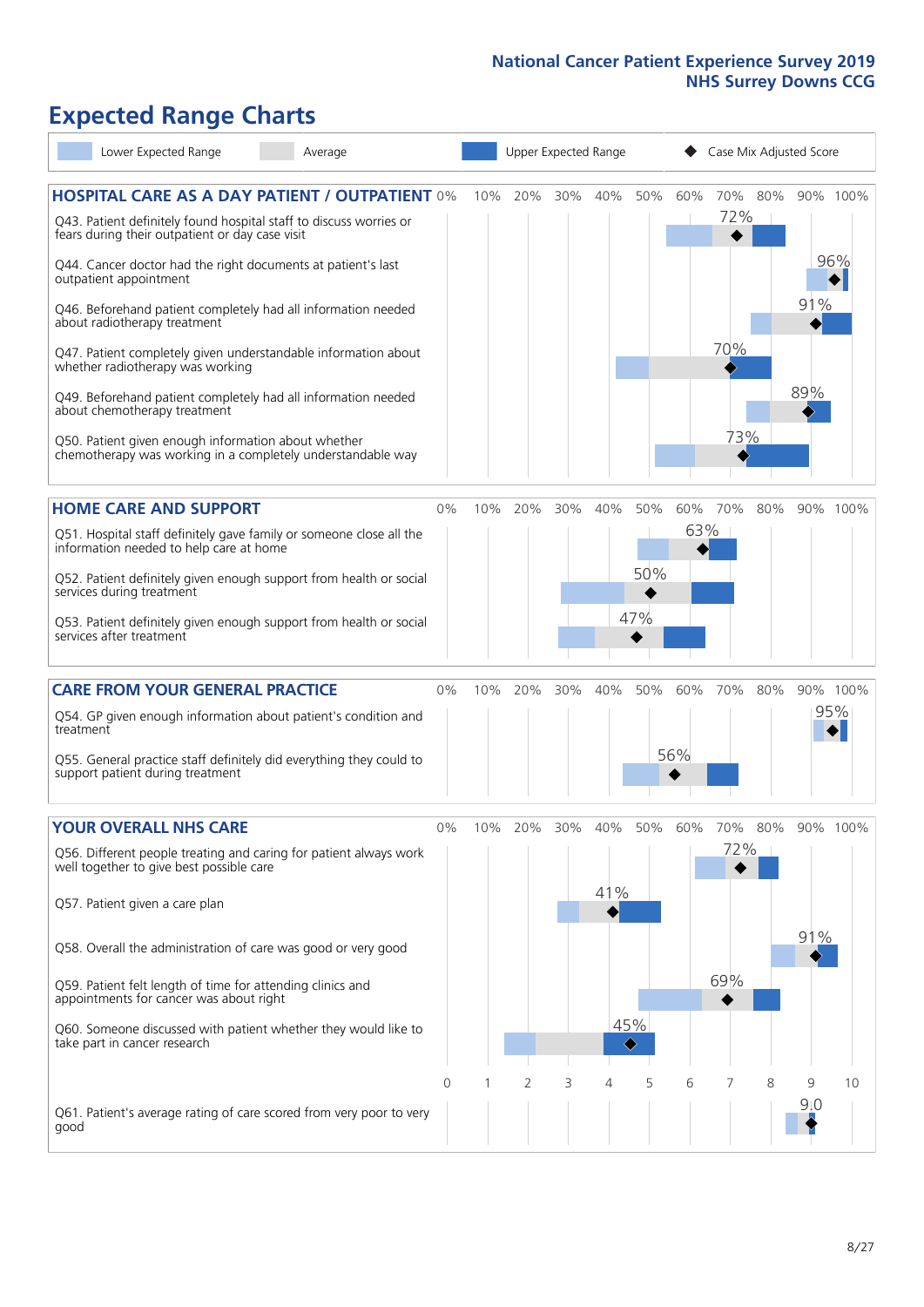### **Comparability Tables**

\* Indicates where a score has been suppressed because there are less than 21 responses.

\*\* No score available for 2018.

 $\triangle$  or  $\nabla$ 

Change 2018-2019: Indicates where 2019 score is significantly higher or lower than 2018 score Change Overall: Indicates significant change overall (2015, 2016, 2017, 2018 and 2019).

Adjusted Score below Lower Expected Range Adjusted Score between Upper and Lower Expected Ranges Adjusted Score above Upper Expected Range

|                                                                             |           |               | Unadjusted Scores |               | Case Mix Adjusted Scores                           |         |               |                |                                     |                   |
|-----------------------------------------------------------------------------|-----------|---------------|-------------------|---------------|----------------------------------------------------|---------|---------------|----------------|-------------------------------------|-------------------|
|                                                                             | 2018<br>n | 2018<br>Score | 2019<br>n         | 2019<br>Score | $\sim$   Change   Change   $\sim$<br>2018-<br>2019 | Overall | 2019<br>Score | Lower<br>Range | Upper<br>Expected Expected<br>Range | National<br>Score |
| <b>SEEING YOUR GP</b>                                                       |           |               |                   |               |                                                    |         |               |                |                                     |                   |
| Q1. Saw GP once or twice before being told they needed to go<br>to hospital | 364       | 79%           | 365               | 81%           |                                                    |         | 81%           | 75%            | 83%                                 | 79%               |
| Q2. Patient thought they were seen as soon as necessary                     | 516       | 84%           | 477               | 86%           |                                                    |         | 86%           | 81%            | 87%                                 | 84%               |

| <b>DIAGNOSTIC TESTS</b>                                                   |      |     |     |     |  |     |     |     |     |
|---------------------------------------------------------------------------|------|-----|-----|-----|--|-----|-----|-----|-----|
| Q5. Received all the information needed about the test                    | $**$ | **  | 415 | 96% |  | 96% | 93% | 97% | 95% |
| Q6. The length of time waiting for the test to be done was<br>about right | 454  | 92% | 413 | 90% |  | 90% | 85% | 91% | 88% |
| Q7. Test results explained in completely understandable way               | 457  | 80% | 419 | 82% |  | 82% | 76% | 84% | 80% |

| <b>FINDING OUT WHAT WAS WRONG WITH YOU</b>                                                      |     |     |     |     |  |     |     |     |     |
|-------------------------------------------------------------------------------------------------|-----|-----|-----|-----|--|-----|-----|-----|-----|
| Q10. Patient told they could bring a family member or friend<br>when first told they had cancer | 481 | 85% | 446 | 81% |  | 82% | 72% | 82% | 77% |
| Q11. Patient felt they were told sensitively that they had cancer                               | 525 | 84% | 483 | 84% |  | 84% | 83% | 89% | 86% |
| Q12. Patient completely understood the explanation of what<br>was wrong                         | 528 | 74% | 484 | 71% |  | 71% | 69% | 77% | 73% |
| Q13. Patient given easy to understand written information<br>about the type of cancer they had  | 466 | 76% | 418 | 74% |  | 75% | 70% | 79% | 74% |

| <b>DECIDING THE BEST TREATMENT FOR YOU</b>                                                              |      |      |     |     |     |     |     |     |
|---------------------------------------------------------------------------------------------------------|------|------|-----|-----|-----|-----|-----|-----|
| Q14. Patient felt that treatment options were completely<br>explained                                   | 469  | 83%  | 415 | 83% | 84% | 80% | 87% | 83% |
| Q15. Patient felt possible side effects were definitely explained<br>in an understandable way           | 512  | 74%  | 462 | 73% | 74% | 69% | 77% | 73% |
| Q16. Patient definitely given practical advice and support in<br>dealing with side effects of treatment | 504  | 69%  | 471 | 69% | 71% | 63% | 71% | 67% |
| Q17. Patient definitely told about side effects that could affect<br>them in the future                 | 485  | 56%  | 435 | 58% | 59% | 52% | 61% | 57% |
| Q18. Patient definitely involved as much as they wanted in<br>decisions about care and treatment        | $**$ | $**$ | 478 | 81% | 81% | 78% | 85% | 81% |

| <b>CLINICAL NURSE SPECIALIST (CNS)</b>                                                    |     |     |     |     |     |     |     |     |
|-------------------------------------------------------------------------------------------|-----|-----|-----|-----|-----|-----|-----|-----|
| Q19. Patient given the name of a CNS who would support them<br>through their treatment    | 512 | 94% | 476 | 93% | 94% | 89% | 95% | 92% |
| Q20. Patient found it very or quite easy to contact their CNS                             | 435 | 86% | 397 | 86% | 86% | 81% | 89% | 85% |
| Q21. Patient got understandable answers to important<br>questions all or most of the time | 422 | 88% | 381 | 88% | 87% | 84% | 91% | 87% |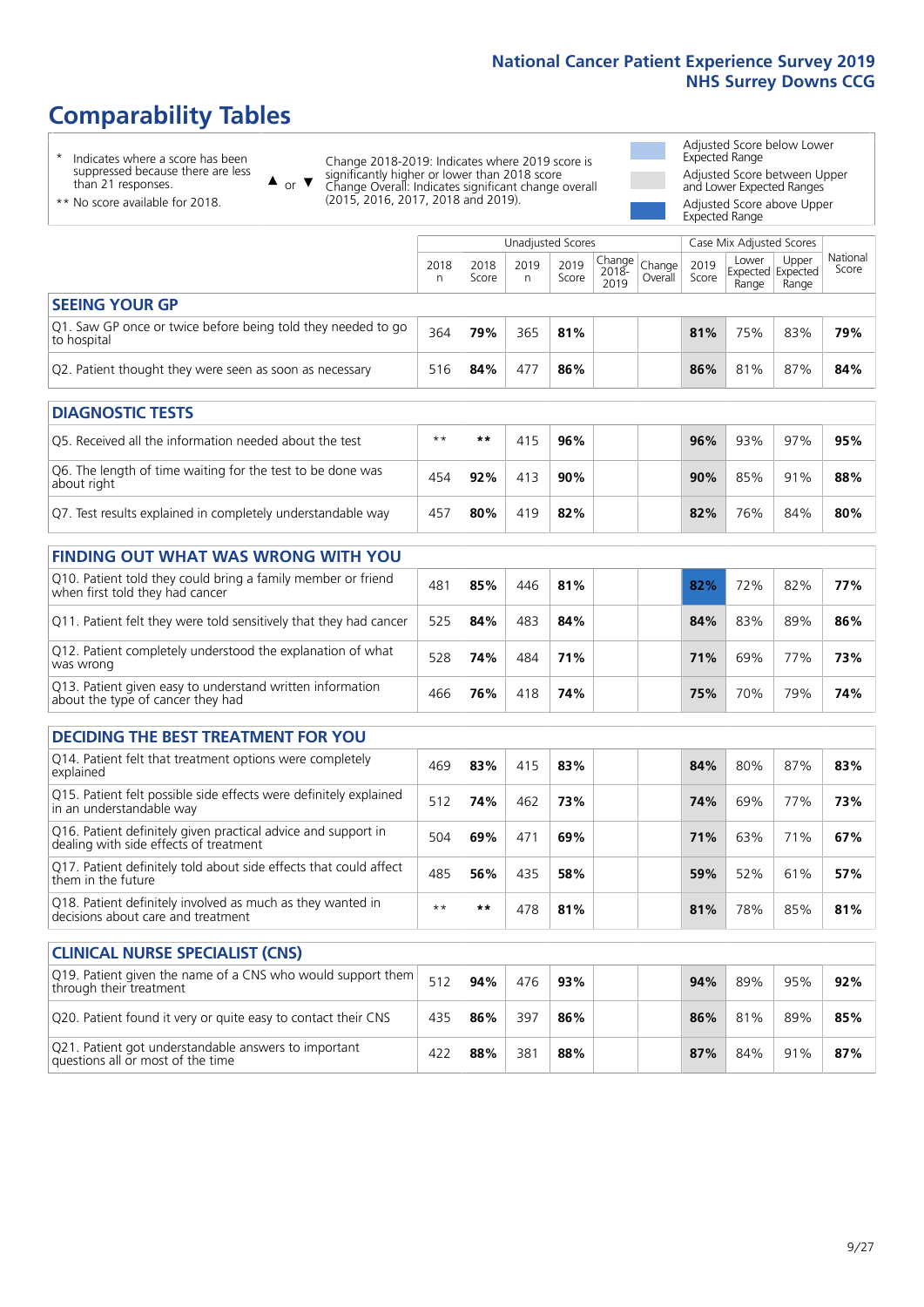### **Comparability Tables**

\* Indicates where a score has been suppressed because there are less than 21 responses.

\*\* No score available for 2018.

 $\triangle$  or  $\nabla$ 

Change 2018-2019: Indicates where 2019 score is significantly higher or lower than 2018 score Change Overall: Indicates significant change overall (2015, 2016, 2017, 2018 and 2019).

Adjusted Score below Lower Expected Range Adjusted Score between Upper and Lower Expected Ranges Adjusted Score above Upper Expected Range

|                                                                                                                   |              |               |            | <b>Unadjusted Scores</b> |                         |                   |               | Case Mix Adjusted Scores            |                |                   |
|-------------------------------------------------------------------------------------------------------------------|--------------|---------------|------------|--------------------------|-------------------------|-------------------|---------------|-------------------------------------|----------------|-------------------|
|                                                                                                                   | 2018<br>n    | 2018<br>Score | 2019<br>n. | 2019<br>Score            | Change<br>2018-<br>2019 | Change<br>Overall | 2019<br>Score | Lower<br>Expected Expected<br>Range | Upper<br>Range | National<br>Score |
| <b>SUPPORT FOR PEOPLE WITH CANCER</b>                                                                             |              |               |            |                          |                         |                   |               |                                     |                |                   |
| Q22. Hospital staff gave information about support or self-help<br>groups for people with cancer                  | 405          | 87%           | 366        | 88%                      |                         |                   | 88%           | 85%                                 | 91%            | 88%               |
| Q23. Hospital staff discussed or gave information about the<br>impact cancer could have on day to day activities  | 340          | 85%           | 314        | 85%                      |                         |                   | 85%           | 80%                                 | 88%            | 84%               |
| Q24. Hospital staff gave information on getting financial help or<br>possible benefits                            | 238          | 63%           | 213        | 67%                      |                         |                   | 69%           | 56%                                 | 69%            | 63%               |
| Q25. Hospital staff told patient they could get free prescriptions                                                | 259          | 80%           | 233        | 85%                      |                         | ▼                 | 83%           | 77%                                 | 87%            | 82%               |
| <b>OPERATIONS</b>                                                                                                 |              |               |            |                          |                         |                   |               |                                     |                |                   |
| Q27. Beforehand, patient had all the information needed about<br>the operation                                    | 269          | 99%           | 217        | 97%                      |                         |                   | 97%           | 94%                                 | 99%            | 96%               |
| Q28. Afterwards, staff completely explained how operation had<br>gone in understandable way                       | 272          | 81%           | 217        | 85%                      |                         |                   | 85%           | 74%                                 | 85%            | 79%               |
| <b>HOSPITAL CARE AS AN INPATIENT</b>                                                                              |              |               |            |                          |                         |                   |               |                                     |                |                   |
| Q30. Hospital staff didn't talk in front of patient as if patient<br>wasn't there                                 | $* *$        | **            | 183        | 89%                      |                         |                   | 88%           | 78%                                 | 89%            | 84%               |
| Q31. Patient had confidence and trust in all doctors treating<br>them                                             | $**$         | $***$         | 184        | 87%                      |                         |                   | 87%           | 78%                                 | 89%            | 84%               |
| Q32. Patient's family or someone close definitely felt able to talk<br>to a doctor                                | $* *$        | **            | 153        | 75%                      |                         |                   | 75%           | 65%                                 | 79%            | 72%               |
| O33. Patient had confidence and trust in all the ward nurses<br>treating them                                     | $**$         | **            | 184        | 76%                      |                         |                   | 76%           | 68%                                 | 80%            | 74%               |
| Q34. Patient thought there were always or nearly always<br>enough nurses on duty to care for them                 | $\star\star$ | **            | 183        | 75%                      |                         |                   | 75%           | 57%                                 | 71%            | 64%               |
| Q35. All hospital staff asked patient what name they prefer to<br>be called by                                    | $* *$        | **            | 182        | 65%                      |                         |                   | 65%           | 62%                                 | 80%            | 71%               |
| Q36. Patient always given enough privacy when discussing<br>condition or treatment                                | $**$         | $***$         | 185        | 84%                      |                         |                   | 84%           | 79%                                 | 90%            | 85%               |
| Q37. Patient definitely found hospital staff to discuss worries or<br>fears during their inpatient visit          | $**$         | **            | 130        | 60%                      |                         |                   | 62%           | 43%                                 | 60%            | 52%               |
| Q38. Hospital staff definitely did everything they could to help<br>control pain                                  | $\star\star$ | $***$         | 158        | 90%                      |                         |                   | 90%           | 77%                                 | 89%            | 83%               |
| Q39. Patient always felt they were treated with respect and<br>dignity while in hospital                          | $***$        | **            | 184        | 90%                      |                         |                   | 90%           | 83%                                 | 92%            | 88%               |
| Q40. Patient given clear written information about what should<br>or should not do after leaving hospital         | $**$         | **            | 171        | 87%                      |                         |                   | 87%           | 81%                                 | 91%            | 86%               |
| Q41. Hospital staff told patient who to contact if worried about<br>condition or treatment after leaving hospital | $**$         | **            | 175        | 95%                      |                         |                   | 95%           | 91%                                 | 98%            | 94%               |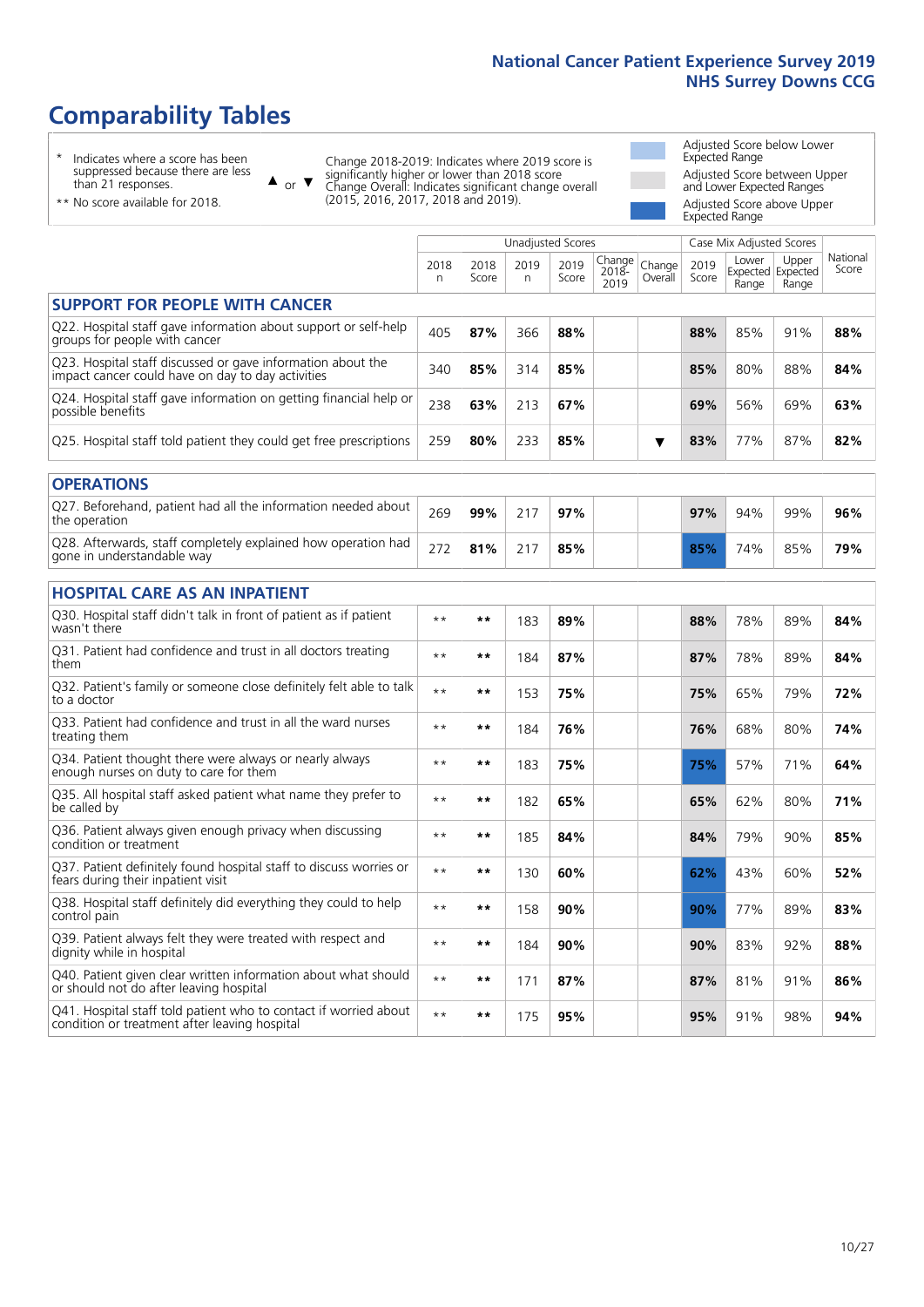### **Comparability Tables**

\* Indicates where a score has been suppressed because there are less than 21 responses.

\*\* No score available for 2018.

 $\triangle$  or  $\nabla$ 

Change 2018-2019: Indicates where 2019 score is significantly higher or lower than 2018 score Change Overall: Indicates significant change overall (2015, 2016, 2017, 2018 and 2019).

Adjusted Score below Lower Expected Range Adjusted Score between Upper and Lower Expected Ranges Adjusted Score above Upper Expected Range

|                                                                                                                       |           |               | <b>Unadjusted Scores</b> |               |                         |                   |               | Case Mix Adjusted Scores            |                |                   |
|-----------------------------------------------------------------------------------------------------------------------|-----------|---------------|--------------------------|---------------|-------------------------|-------------------|---------------|-------------------------------------|----------------|-------------------|
|                                                                                                                       | 2018<br>n | 2018<br>Score | 2019<br>$\mathsf{n}$     | 2019<br>Score | Change<br>2018-<br>2019 | Change<br>Overall | 2019<br>Score | Lower<br>Expected Expected<br>Range | Upper<br>Range | National<br>Score |
| <b>HOSPITAL CARE AS A DAY PATIENT / OUTPATIENT</b>                                                                    |           |               |                          |               |                         |                   |               |                                     |                |                   |
| Q43. Patient definitely found hospital staff to discuss worries or<br>fears during their outpatient or day case visit | 381       | 71%           | 336                      | 71%           |                         |                   | 72%           | 66%                                 | 75%            | 71%               |
| Q44. Cancer doctor had the right documents at patient's last<br>outpatient appointment                                | 468       | 96%           | 411                      | 96%           |                         |                   | 96%           | 94%                                 | 98%            | 96%               |
| Q46. Beforehand patient completely had all information needed<br>about radiotherapy treatment                         | 163       | 91%           | 117                      | 91%           |                         |                   | 91%           | 80%                                 | 93%            | 86%               |
| Q47. Patient completely given understandable information<br>about whether radiotherapy was working                    | 130       | 71%           | 93                       | 69%           |                         |                   | 70%           | 50%                                 | 70%            | 60%               |
| Q49. Beforehand patient completely had all information needed<br>about chemotherapy treatment                         | 238       | 84%           | 234                      | 89%           |                         |                   | 89%           | 80%                                 | 89%            | 84%               |
| Q50. Patient given enough information about whether<br>chemotherapy was working in a completely understandable way    | 218       | 69%           | 212                      | 74%           |                         |                   | 73%           | 61%                                 | 74%            | 68%               |
| <b>HOME CARE AND SUPPORT</b>                                                                                          |           |               |                          |               |                         |                   |               |                                     |                |                   |
| Q51. Hospital staff definitely gave family or someone close all<br>the information needed to help care at home        | 416       | 64%           | 370                      | 63%           |                         |                   | 63%           | 55%                                 | 65%            | 60%               |
| Q52. Patient definitely given enough support from health or<br>social services during treatment                       | 209       | 50%           | 212                      | 51%           |                         |                   | 50%           | 44%                                 | 60%            | 52%               |
| Q53. Patient definitely given enough support from health or<br>social services after treatment                        | 138       | 46%           | 130                      | 49%           |                         |                   | 47%           | 36%                                 | 54%            | 45%               |
| <b>CARE FROM YOUR GENERAL PRACTICE</b>                                                                                |           |               |                          |               |                         |                   |               |                                     |                |                   |
| Q54. GP given enough information about patient's condition<br>and treatment                                           | 446       | 96%           | 413                      | 96%           |                         |                   | 95%           | 93%                                 | 97%            | 95%               |
| Q55. General practice staff definitely did everything they could<br>to support patient during treatment               | 329       | 57%           | 290                      | 57%           |                         |                   | 56%           | 52%                                 | 64%            | 58%               |
| YOUR OVERALL NHS CARE                                                                                                 |           |               |                          |               |                         |                   |               |                                     |                |                   |
| Q56. Different people treating and caring for patient always                                                          | $* *$     | $***$         |                          |               |                         |                   |               |                                     |                |                   |
| work well together to give best possible care                                                                         |           |               | 461                      | 72%           |                         |                   | 72%           | 69%                                 | 77%            | 73%               |
| Q57. Patient given a care plan                                                                                        | 395       | 33%           | 370                      | 38%           |                         | ▲                 | 41%           | 33%                                 | 42%            | 38%               |
| Q58. Overall the administration of care was good or very good                                                         | 523       | 90%           | 479                      | 91%           |                         |                   | 91%           | 86%                                 | 92%            | 89%               |
| Q59. Patient felt length of time for attending clinics and<br>appointments for cancer was about right                 | 519       | 67%           | 475                      | 68%           |                         |                   | 69%           | 63%                                 | 76%            | 69%               |
| Q60. Someone discussed with patient whether they would like<br>to take part in cancer research                        | 492       | 51%           | 464                      | 45%           |                         |                   | 45%           | 22%                                 | 39%            | 30%               |
| Q61. Patient's average rating of care scored from very poor to<br>very good                                           | 520       | 9.0           | 468                      | 9.0           |                         |                   | 9.0           | 8.7                                 | 8.9            | 8.8               |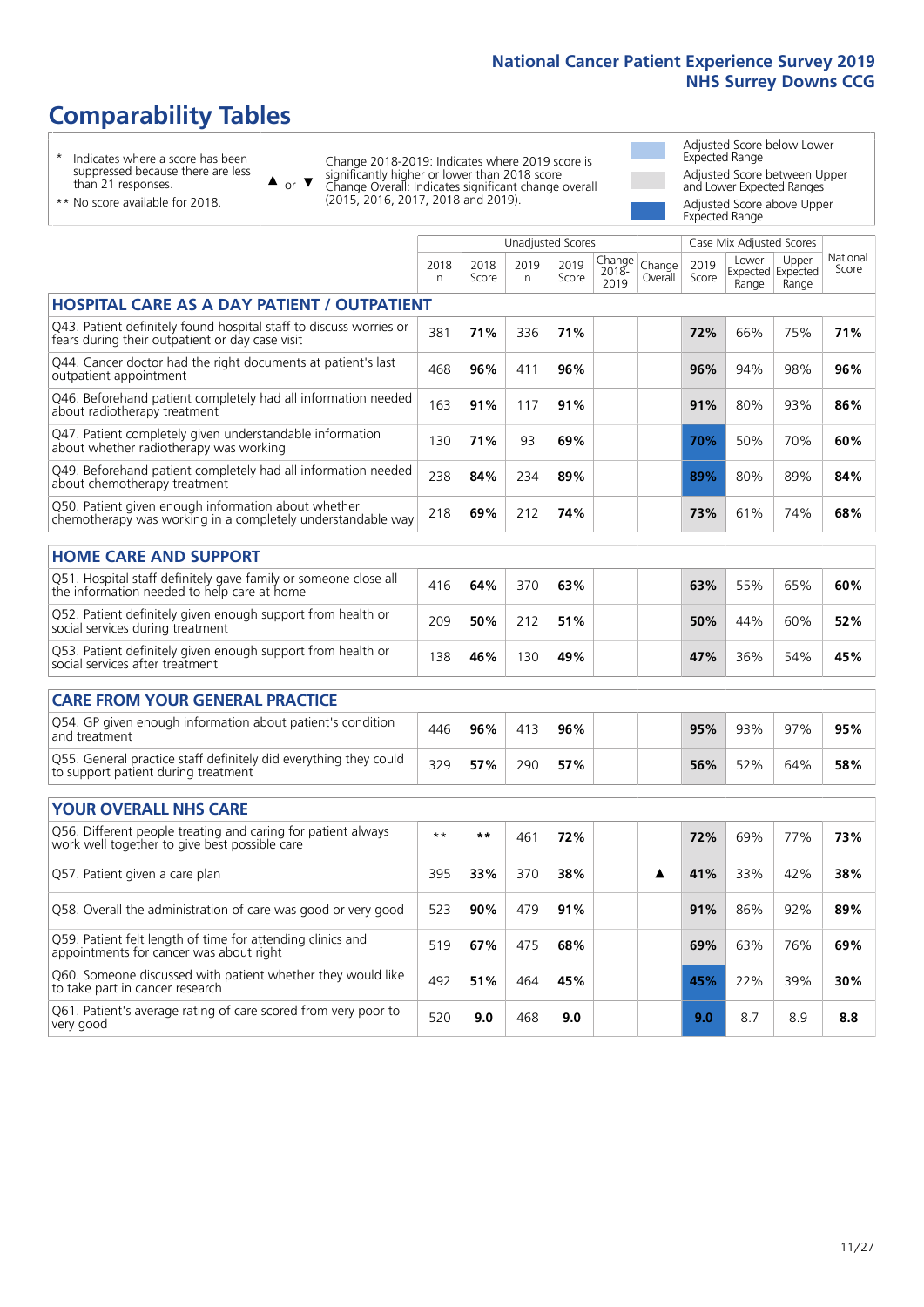- \* Indicates where a score has been suppressed because there are less than 21 responses.
- n.a. Indicates that there were no respondents for that tumour group.

| <b>SEEING YOUR GP</b>                           |            |         |               |                   |                    |                |                  |                 | Tumour Group |         |                                                     |                 |                 |       |                |
|-------------------------------------------------|------------|---------|---------------|-------------------|--------------------|----------------|------------------|-----------------|--------------|---------|-----------------------------------------------------|-----------------|-----------------|-------|----------------|
|                                                 |            | Brain   | <b>Breast</b> | Colorectal<br>LGT | ᠊ᢛ<br>Gynaecologic | Haematological | Head and<br>Neck | Lung            | Prostate     | Sarcoma | Skin                                                | Upper<br>Gastro | Irologica       | Other | All<br>Cancers |
| Q1. Saw GP once or twice before being told they | <b>CCG</b> |         | n.a. 95% 84%  |                   | $\star$            | 71%            | $\star$          | $\star$         | 86%          | $\star$ |                                                     |                 | 77% 94% 67% 81% |       |                |
| needed to go to hospital                        | National   | $59\%$  |               | 94% 75% 77%       |                    |                |                  | 67% 79% 71% 82% |              |         | 71% 90% 74% 83% 74% 79%                             |                 |                 |       |                |
| Q2. Patient thought they were seen as soon as   | <b>CCG</b> | $\star$ |               | 90% 93%           |                    | 90% 78%        | $\star$          | $\star$         | 93%          | $\star$ |                                                     |                 | 81% 93% 78% 86% |       |                |
| necessary                                       | National   | 79%     |               |                   |                    |                |                  |                 |              |         | 89% 83% 81% 82% 81% 84% 86% 69% 85% 79% 85% 79% 84% |                 |                 |       |                |

#### **DIAGNOSTIC TESTS** Tumour Group

|                                                   |                                          | Brain   | <b>Breast</b> | Colorectal<br>LGT | ᅙ<br>Gynaecologic | Haematological | Head and<br>Neck | Lung        | Prostate | Sarcoma | Skin | Upper<br>Gastro | rological                                               | Other | All<br>Cancers |
|---------------------------------------------------|------------------------------------------|---------|---------------|-------------------|-------------------|----------------|------------------|-------------|----------|---------|------|-----------------|---------------------------------------------------------|-------|----------------|
| O5. Received all the information needed about     | <b>CCG</b>                               | $\star$ | 98% 97%       |                   |                   | 93%            | $\star$          | $\star$     | 97%      | $\star$ |      | 96%             | 95% 97% 96%                                             |       |                |
| the test                                          | National                                 | 93%     |               | 95% 95%           |                   | 93% 95%        |                  | 93% 95% 95% |          | 93%     | 96%  |                 | 95% 95% 95% 95%                                         |       |                |
| Q6. The length of time waiting for the test to be | <b>CCG</b>                               | $\star$ |               | 88% 94%           | $\star$           | 89%            | $\star$          | $\star$     | 97%      | $\star$ |      |                 | 74% 90% 91% 90%                                         |       |                |
| done was about right                              | National                                 |         |               |                   |                   |                |                  |             |          |         |      |                 | 84% 91% 88% 86% 89% 88% 87% 87% 81% 87% 84% 87% 86% 88% |       |                |
| Q7. Test results explained in completely          | <b>CCG</b>                               | $\star$ |               | 85% 86% 81% 75%   |                   |                | $\star$          | $\star$     | 90%      | $\star$ |      |                 | 78% 85% 72% 82%                                         |       |                |
| understandable way                                | National 71% 83% 82% 77% 77% 79% 80% 80% |         |               |                   |                   |                |                  |             |          |         |      |                 | 78% 84% 75% 80% 76% 80%                                 |       |                |

| <b>FINDING OUT WHAT WAS WRONG WITH YOU</b>        |            |         |               |                        |                |                | Tumour Group           |                         |          |         |         |                 |            |             |                |
|---------------------------------------------------|------------|---------|---------------|------------------------|----------------|----------------|------------------------|-------------------------|----------|---------|---------|-----------------|------------|-------------|----------------|
|                                                   |            | Brain   | <b>Breast</b> | olorectal.<br>LGT<br>Ū | Gynaecological | Haematological | ad and<br>Neck<br>Head | Lung                    | Prostate | Sarcoma | Skin    | Upper<br>Gastro | Irological | Other       | All<br>Cancers |
| Q10. Patient told they could bring a family       | <b>CCG</b> | $\star$ | 88%           | 89%                    |                | 72%            | $\star$                | $\star$                 | 90%      | $\ast$  | 大       | 83%             | 83%        | 79%         | 81%            |
| member or friend when first told they had cancer  | National   | 85%     | 82%           | 82%                    | 71%            | 71%            | 71%                    | 77%                     | 79%      | 73%     | 69%     | 76%             | 73%        | 75%         | 77%            |
| Q11. Patient felt they were told sensitively that | CCG        | $\star$ | 94%           | 88%                    | 91%            | 73%            | $\star$                | $\star$                 | 93%      | $\ast$  | $\star$ | 79%             | 78%        | 80%         | 84%            |
| they had cancer                                   | National   | 79%     |               |                        | 89% 87% 82%    |                | 84% 87%                | 83%                     | 86%      | 84%     | 89%     | 81%             |            | 84% 83%     | 86%            |
| Q12. Patient completely understood the            | CCG        | $\star$ | 77%           | 75%                    | 64%            | 52%            | $\star$                | $\star$                 | 85%      | $\ast$  | 大       | 71%             |            | 78% 63% 71% |                |
| explanation of what was wrong                     | National   | $66\%$  | 77%           | 79%                    | 73%            | 60%            | 78%                    | 76%                     | 79%      | 67%     | 80%     | 70%             | 77%        | 70%         | 73%            |
| Q13. Patient given easy to understand written     | <b>CCG</b> | $\star$ | 76%           | 82%                    | $\star$        | 61%            | $\star$                | $\star$                 | 90%      | $\star$ | $\ast$  |                 | 74% 93%    | 66% 74%     |                |
| information about the type of cancer they had     | National   | 66%     | 78%           | 73%                    | 71%            | 76%            |                        | 69% 67% 83% 67% 84% 67% |          |         |         |                 | 74%        | 65%         | 74%            |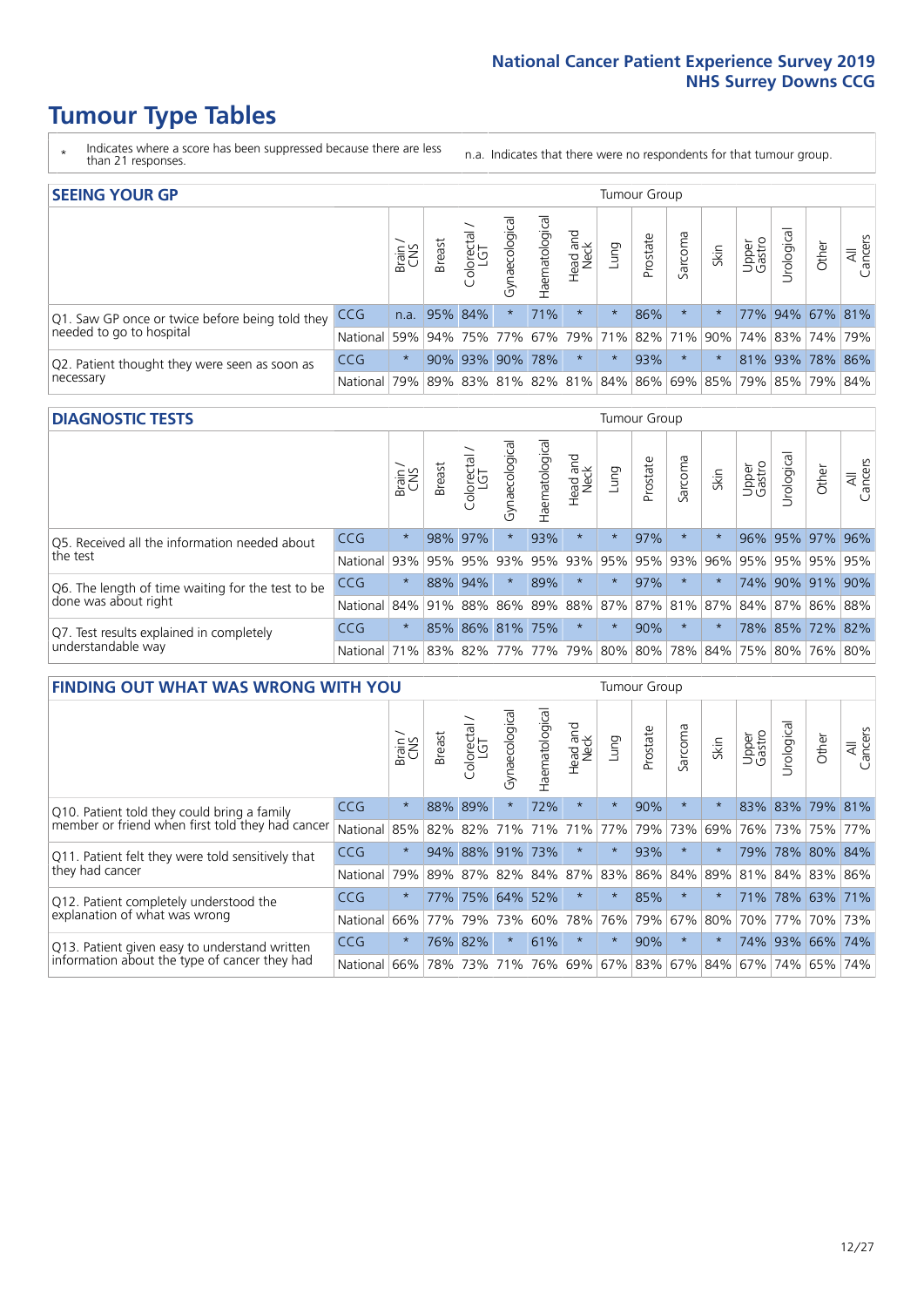- \* Indicates where a score has been suppressed because there are less than 21 responses.
- n.a. Indicates that there were no respondents for that tumour group.

| <b>DECIDING THE BEST TREATMENT FOR YOU</b>         |            |         |               |                       |                |                |                        |         | <b>Tumour Group</b> |                                     |         |                 |             |             |                |
|----------------------------------------------------|------------|---------|---------------|-----------------------|----------------|----------------|------------------------|---------|---------------------|-------------------------------------|---------|-----------------|-------------|-------------|----------------|
|                                                    |            | Brain   | <b>Breast</b> | olorectal<br>LGT<br>Ũ | Gynaecological | Haematological | ad and<br>Neck<br>Head | Lung    | Prostate            | Sarcoma                             | Skin    | Upper<br>Gastro | Jrological  | Other       | All<br>Cancers |
| Q14. Patient felt that treatment options were      | CCG        | $\star$ | $90\%$        | 84%                   | $\star$        | 75%            | $\star$                | $\star$ | 89%                 | $\star$                             |         | 96%             | 81%         | 73%         | 83%            |
| completely explained                               | National   | 85%     | 85%           | 85%                   | 85%            | 82%            | 87%                    | 84%     | 83%                 | 83%                                 | 89%     | 81%             | 83% 79% 83% |             |                |
| Q15. Patient felt possible side effects were       | <b>CCG</b> | $\star$ | 78%           | 72%                   | 86%            | 60%            | $\star$                | $\star$ | 79%                 | $^\star$                            |         | 68%             | 76%         | 73% 73%     |                |
| definitely explained in an understandable way      | National   | 69%     | 74%           | 76%                   | 75%            | 69%            | 73%                    | 74%     | 73%                 | 73%                                 | 77%     | 72%             | 71%         |             | 70% 73%        |
| Q16. Patient definitely given practical advice and | <b>CCG</b> | $\star$ | 78%           | 66%                   |                | 86% 56%        | $\star$                | $\star$ | 70%                 | $\star$                             |         | 77%             |             | 74% 68% 69% |                |
| support in dealing with side effects of treatment  | National   | 63%     | 70%           | 70%                   | 69%            | 65%            | 70%                    | 69%     | 65%                 | 66%                                 | 71%     | 66%             |             | 63% 64%     | 67%            |
| Q17. Patient definitely told about side effects    | CCG        | $\star$ | 59%           | 64%                   | $\star$        | 40%            | $\star$                | $\star$ | 73%                 | $\star$                             | $\star$ | 60%             |             | 66% 52%     | 58%            |
| that could affect them in the future               | National   | 62%     | 57%           | 59%                   | 56%            | 51%            | 64%                    | 56%     | 66%                 | 54%                                 | 66%     | 53%             |             | 56% 52%     | 57%            |
| Q18. Patient definitely involved as much as they   | CCG        | $\star$ |               | 81% 87% 91% 75%       |                |                | $\star$                | $\star$ | 93%                 | $\star$                             | $\ast$  | 79%             | 80% 72% 81% |             |                |
| wanted in decisions about care and treatment       | National   | 79%     |               |                       |                |                |                        |         |                     | 81% 83% 81% 80% 81% 81% 84% 81% 87% |         | 79%             |             | 79% 78% 81% |                |

#### **CLINICAL NURSE SPECIALIST (CNS)** Tumour Group

|                                             |          | Brain   | <b>Breast</b> | Colorectal<br>LGT | Gynaecologica    | శా<br>aematologi | Head and<br>Neck | Lung    | Prostate | Sarcoma | Skin    | Upper<br>Gastro                               | rological | Other               | All<br>Cancers |
|---------------------------------------------|----------|---------|---------------|-------------------|------------------|------------------|------------------|---------|----------|---------|---------|-----------------------------------------------|-----------|---------------------|----------------|
| Q19. Patient given the name of a CNS who    | CCG      | $\star$ |               |                   | 96% 95% 100% 90% |                  | $\star$          |         | 94%      | $\star$ |         |                                               |           | 96% 87% 92% 93%     |                |
| would support them through their treatment  | National | 95%     | 95%           | 92%               | 95%              | 92%              | 91%              |         | 94% 91%  | 91% 91% |         | 93%                                           | 85%       | 89%                 | 92%            |
| Q20. Patient found it very or quite easy to | CCG      | $\star$ |               | 81% 89%           |                  | 86%              | $\star$          | $\star$ | 96%      | $\star$ | 大       |                                               |           | 81% 86% 81% 86%     |                |
| contact their CNS                           | National |         |               |                   | 86% 84% 88% 85%  | 87%              | 86%              | 86% 80% |          |         |         |                                               |           | 86% 90% 85% 83% 83% | 85%            |
| Q21. Patient got understandable answers to  | CCG      | $\star$ |               | 80% 88%           |                  | 87%              | $\star$          | $\star$ | 98%      | $\star$ | $\star$ |                                               |           | 96% 90% 81% 88%     |                |
| important questions all or most of the time | National |         |               |                   | 82% 87% 89% 86%  |                  |                  |         |          |         |         | 89%   88%   86%   87%   87%   93%   86%   87% |           | 86% 87%             |                |

| <b>SUPPORT FOR PEOPLE WITH CANCER</b>                                                             |            |         |               |            |                |                |                         |          | <b>Tumour Group</b> |         |         |                 |            |       |                |
|---------------------------------------------------------------------------------------------------|------------|---------|---------------|------------|----------------|----------------|-------------------------|----------|---------------------|---------|---------|-----------------|------------|-------|----------------|
|                                                                                                   |            | Brain   | <b>Breast</b> | Colorectal | Gynaecological | Haematological | ead and<br>Neck<br>Head | Lung     | Prostate            | Sarcoma | Skin    | Upper<br>Gastro | Irological | Other | All<br>Cancers |
| Q22. Hospital staff gave information about<br>support or self-help groups for people with         | <b>CCG</b> | $\star$ | 91%           | 92%        | $\star$        | 81%            | $\star$                 | $\star$  | 91%                 | $\star$ |         | 96%             | 88%        | 85%   | 88%            |
| cancer                                                                                            | National   | 92%     | 92%           | 88%        | 87%            | 86%            | 88%                     | 87%      | 91%                 | 86%     | 90%     | 88%             | 81%        | 83%   | 88%            |
| Q23. Hospital staff discussed or gave information<br>about the impact cancer could have on day to | <b>CCG</b> | n.a.    | 84%           | 79%        | $\star$        | 75%            | $\star$                 | $\star$  | 89%                 | $\star$ | $\star$ | 86%             | $\star$    | 88%   | 85%            |
| day activities                                                                                    | National   | 84%     | 86%           | 85%        | 82%            | 84%            | 84%                     | 83%      | 88%                 | 81%     | 86%     | 83%             | 78%        | 79%   | 84%            |
| Q24. Hospital staff gave information on getting                                                   | CCG        | $\star$ | 77%           | 64%        | $\star$        | 74%            | $\ast$                  | $^\star$ | 75%                 | n.a.    | $\star$ | $\star$         | $\star$    | 53%   | 67%            |
| financial help or possible benefits                                                               | National   | 78%     | 68%           | 61%        | 66%            | 61%            | 67%                     | 72%      | 55%                 | 64%     | 60%     | 64%             | 47%        | 59%   | 63%            |
| Q25. Hospital staff told patient they could get                                                   | <b>CCG</b> | $\star$ | 70%           | $\star$    | $\star$        | 84%            | $\star$                 | $\star$  | 93%                 | $\star$ | $\star$ | $\star$         | $\star$    |       | 89% 85%        |
| free prescriptions                                                                                | National   | 82%     |               | 81% 83%    | 79%            |                | 87% 84% 86% 80%         |          |                     | 78%     | 71%     | 84%             | 73%        | 81%   | 82%            |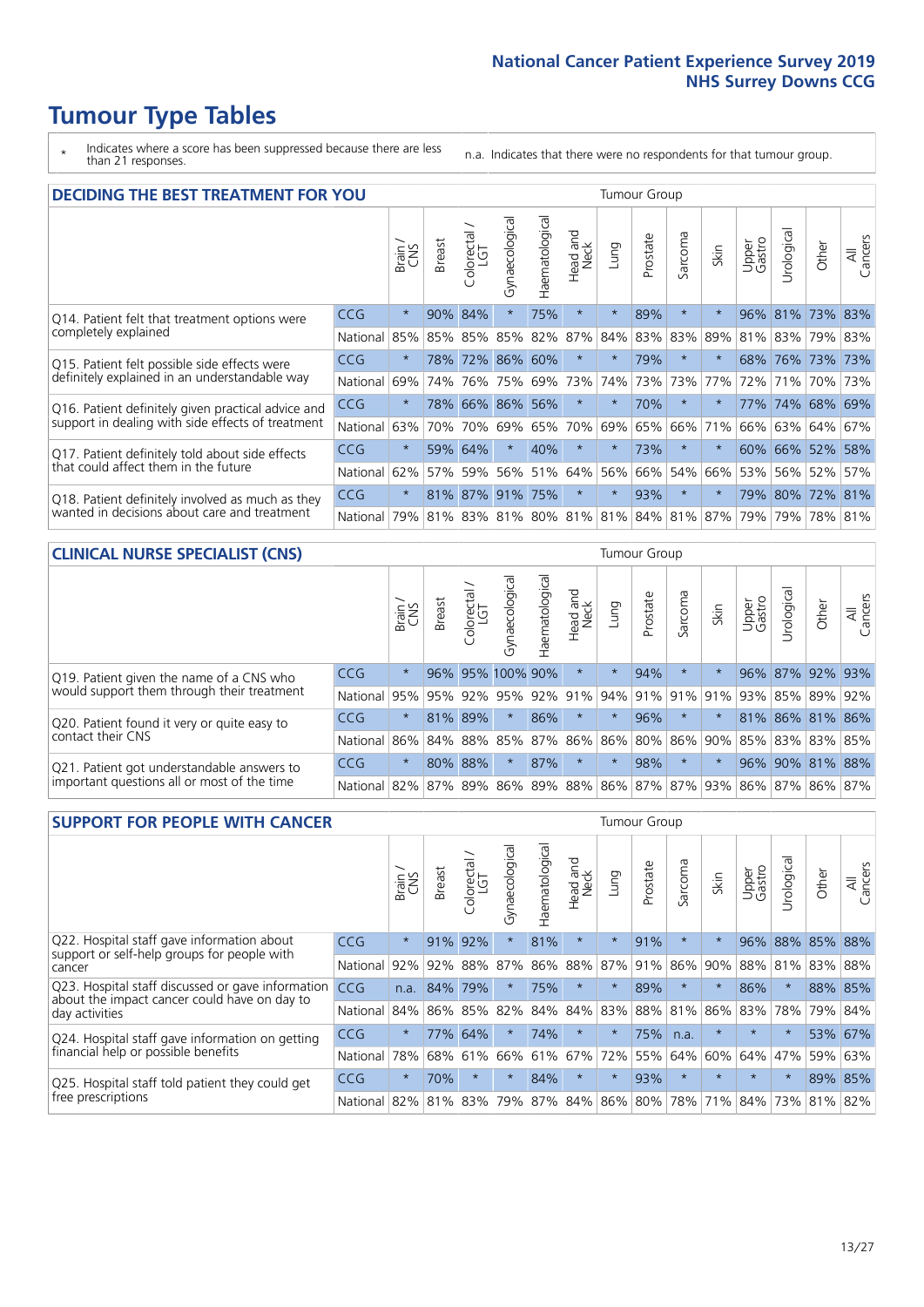- \* Indicates where a score has been suppressed because there are less than 21 responses.
- n.a. Indicates that there were no respondents for that tumour group.

| <b>OPERATIONS</b>                                |                      |       |               |            |                |                               |                  |          | Tumour Group            |         |         |                 |                                  |         |                |
|--------------------------------------------------|----------------------|-------|---------------|------------|----------------|-------------------------------|------------------|----------|-------------------------|---------|---------|-----------------|----------------------------------|---------|----------------|
|                                                  |                      | Brain | <b>Breast</b> | Colorectal | Gynaecological | $\overline{3}$<br>Haematologi | Head and<br>Neck | Lung     | Prostate                | Sarcoma | Skin    | Upper<br>Gastro | $\overline{\sigma}$<br>Jrologica | Other   | All<br>Cancers |
| Q27. Beforehand, patient had all the information | <b>CCG</b>           | n.a.  |               | 97% 100%   | $\star$        |                               | $\star$          | $^\star$ | 100%                    |         | $\star$ | $\star$         | 94%                              | $\star$ | 97%            |
| needed about the operation                       | National 96% 97% 96% |       |               |            | 96%            |                               |                  |          | 94% 96% 95% 97% 95% 96% |         |         | $96\%$          |                                  | 95% 95% | 96%            |
| Q28. Afterwards, staff completely explained how  | <b>CCG</b>           | n.a.  |               | 85% 96%    | $\star$        | $\star$                       | $\star$          | $\star$  | 81%                     | $\star$ | $\star$ | $\star$         | 87%                              | $\star$ | 85%            |
| operation had gone in understandable way         | National             | 76%   |               |            |                | 79% 83% 79% 78% 79%           |                  |          | 79% 78% 80% 82% 79%     |         |         |                 |                                  | 76% 77% | 79%            |

#### **HOSPITAL CARE AS AN INPATIENT** Tumour Group

|                                                                                                  |            | Brain | Breast          | Colorectal /<br>LGT | Gynaecological | Haematological | Head and<br>Neck | Lung        | Prostate | Sarcoma         | Skin    | Upper<br>Gastro | Urological | Other        | All<br>Cancers |
|--------------------------------------------------------------------------------------------------|------------|-------|-----------------|---------------------|----------------|----------------|------------------|-------------|----------|-----------------|---------|-----------------|------------|--------------|----------------|
| Q30. Hospital staff didn't talk in front of patient                                              | CCG        | n.a.  | 96%             | 88%                 | $\star$        | 82%            | $\star$          | $\star$     | $\star$  | $\star$         | $\star$ | $\star$         |            | 86% 96% 89%  |                |
| as if patient wasn't there                                                                       | National   | 81%   | 86%             | 81%                 | 83%            | 84%            | 83%              | 81%         | 88%      | 86%             | 86%     | 81%             | 83%        | 82%          | 84%            |
| Q31. Patient had confidence and trust in all                                                     | CCG        | n.a.  | 83%             | 92%                 |                | 73%            | $\star$          | $\star$     | $\star$  | $\star$         | $\star$ |                 |            | 86% 91% 87%  |                |
| doctors treating them                                                                            | National   | 82%   | 83%             | 85%                 | 83%            | 82%            |                  | 87% 83%     | 89%      | 86%             | 85%     | 81%             | 85%        | 80%          | 84%            |
| Q32. Patient's family or someone close definitely                                                | CCG        | n.a.  | $\star$         | 70%                 | $\star$        | $\star$        | $\star$          | $\star$     | $\star$  | n.a.            |         |                 | 83%        | $\star$      | 75%            |
| felt able to talk to a doctor                                                                    | National   | 67%   | 72%             | 73%                 | 72%            | 74%            | 75%              | 74%         | 72%      | 71%             | 74%     | 73%             | 71%        | 69%          | 72%            |
| Q33. Patient had confidence and trust in all the                                                 | CCG        | n.a.  | 67% 73%         |                     | $\star$        | 73%            | $\star$          | $\star$     | $\star$  | $\star$         | $\star$ | $\star$         |            | 86% 78%      | 76%            |
| ward nurses treating them                                                                        | National   | 72%   | 73%             | 72%                 | 71%            | 77%            | 75%              | 77%         | 79%      | 74%             | 75%     | 73%             | 77%        | 69%          | 74%            |
| Q34. Patient thought there were always or nearly                                                 | CCG        | n.a.  | 92%             | 76%                 | $\star$        | 64%            | $\star$          | $\star$     | $\star$  | $\star$         | $\star$ | $\star$         | 79%        | 74%          | 75%            |
| always enough nurses on duty to care for them                                                    | National   | 68%   | 64%             | 62%                 | 63%            | 63%            | 65%              | 68%         | 72%      | 65%             | 70%     | 65%             | 66%        | 60%          | 64%            |
| Q35. All hospital staff asked patient what name                                                  | CCG        | n.a.  | 52% 65%         |                     | $\star$        | 50%            | $\star$          | $\star$     | $\star$  | $\star$         | $\star$ |                 |            | 68% 74%      | 65%            |
| they prefer to be called by                                                                      | National   | 68%   | 62%             | 74%                 | 65%            | 72%            | 71%              | 76%         | 72%      | 74%             | 70%     | 78%             | 76%        | 69%          | 71%            |
| Q36. Patient always given enough privacy when                                                    | CCG        | n.a.  | 83%             | 85%                 |                | 77%            | $\star$          | $\star$     | $\star$  | $\star$         | $\star$ | $\star$         | 79%        | 91%          | 84%            |
| discussing condition or treatment                                                                | National   | 78%   | 84%             | 85%                 | 81%            | 86%            |                  | 87% 84%     | 88%      | 84%             | 84%     | 84%             | 85%        | 82%          | 85%            |
| Q37. Patient definitely found hospital staff to                                                  | <b>CCG</b> | n.a.  | $\star$         | $\star$             | $\star$        | $\star$        | $\star$          | $\star$     | $\star$  | n.a.            | $\star$ | $\star$         | $\star$    | $\star$      | 60%            |
| discuss worries or fears during their inpatient visit                                            | National   | 45%   | 51%             | 55%                 |                | 51% 56%        | 52%              | 49%         | 53%      | 54%             | 51%     | 53%             | 49%        | 46%          | 52%            |
| Q38. Hospital staff definitely did everything they                                               | CCG        | n.a.  | $\ast$          | 83%                 | $\star$        | $\star$        | $\star$          | $\star$     | $\star$  | $\star$         | $\star$ | $\star$         | 95%        | $\star$      | 90%            |
| could to help control pain                                                                       | National   | 85%   | 83%             | 84%                 | 82%            | 82%            | 80%              | 84%         | 85%      | 83%             | 85%     | 82%             | 81%        | 82%          | 83%            |
| Q39. Patient always felt they were treated with                                                  | CCG        | n.a.  | 92%             | 96%                 | $\star$        | 86%            | $\star$          | $\star$     | $\star$  | $\star$         | $\star$ |                 |            | 86% 95%      | 90%            |
| respect and dignity while in hospital                                                            | National   | 85%   | 87%             | 87%                 | 85%            | 89%            |                  | 87% 88%     | 91%      | 89%             | 89%     | 88%             | 90%        | 86%          | 88%            |
| Q40. Patient given clear written information<br>about what should or should not do after leaving | CCG        | n.a.  |                 | 91% 100%            |                | 76%            | $\star$          | $\star$     | $\star$  | $\star$         | $\star$ | $\star$         | 96%        | $\star$      | 87%            |
| hospital                                                                                         | National   | 80%   | 89%             | 86%                 | 86%            | 83%            |                  | 87% 82%     | 91%      | 85%             | 90%     | 82%             | 87%        | 83%          | 86%            |
| Q41. Hospital staff told patient who to contact<br>if worried about condition or treatment after | CCG        |       | n.a. 100%100%   |                     | $\star$        | 90%            | $\star$          | $\star$     | $\star$  | $\star$         | $\star$ |                 |            | 96% 100% 95% |                |
| leaving hospital                                                                                 | National   |       | 94% 95% 95% 93% |                     |                |                |                  | 96% 93% 92% |          | 96% 94% 95% 92% |         |                 |            | 92% 93% 94%  |                |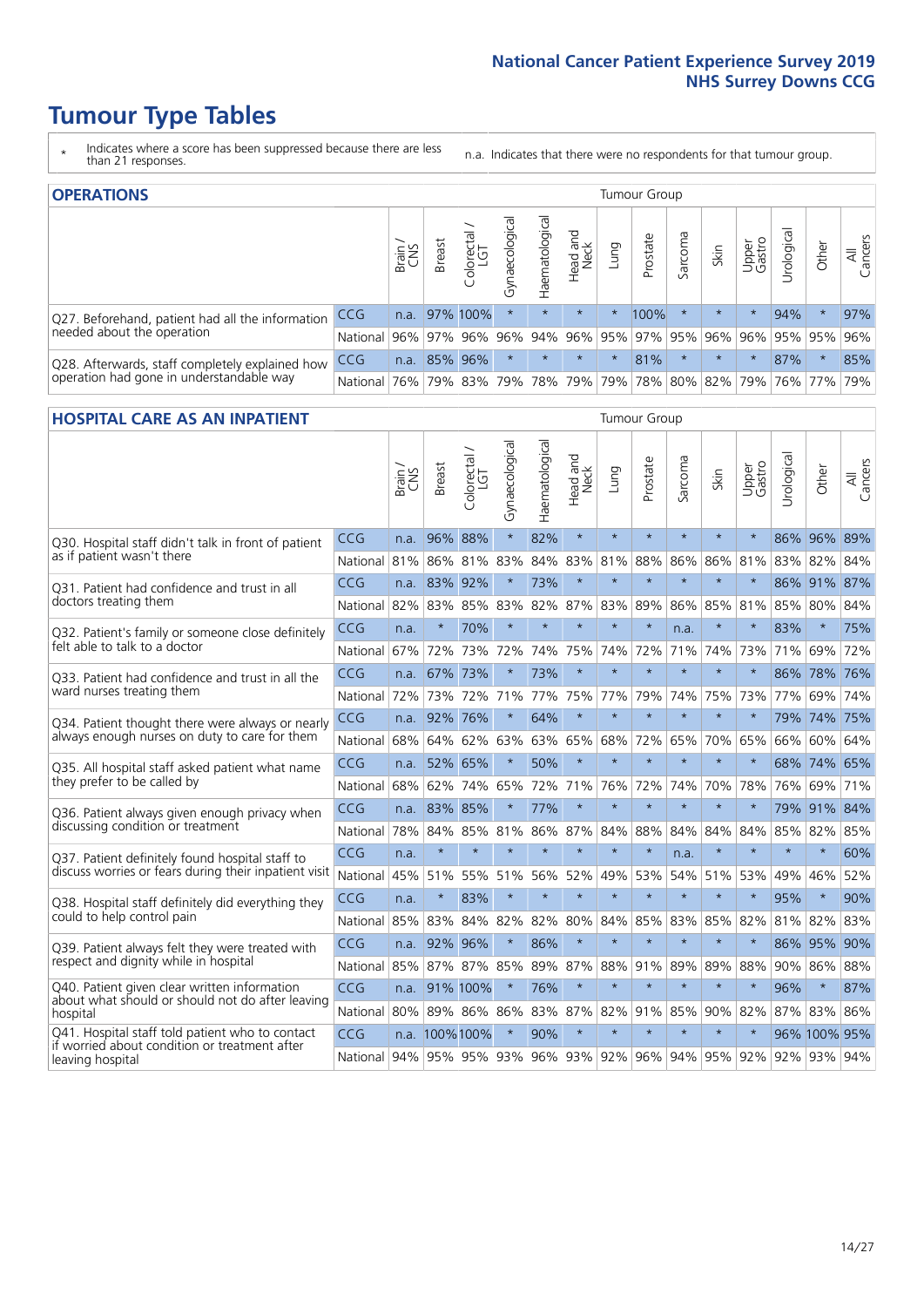- \* Indicates where a score has been suppressed because there are less than 21 responses.
- n.a. Indicates that there were no respondents for that tumour group.

| <b>HOSPITAL CARE AS A DAY PATIENT / OUTPATIENT</b>                                         |            |         |               |                       |                |                |                         |         | <b>Tumour Group</b> |         |         |                 |              |         |                |
|--------------------------------------------------------------------------------------------|------------|---------|---------------|-----------------------|----------------|----------------|-------------------------|---------|---------------------|---------|---------|-----------------|--------------|---------|----------------|
|                                                                                            |            | Brain   | <b>Breast</b> | olorectal<br>LGT<br>Ū | Gynaecological | Haematological | ead and<br>Neck<br>Head | Lung    | Prostate            | Sarcoma | Skin    | Upper<br>Gastro | Urological   | Other   | All<br>Cancers |
| Q43. Patient definitely found hospital staff to                                            | <b>CCG</b> | $\star$ | 69%           | 78%                   | $\star$        | 78%            | $\star$                 | $\star$ | 81%                 | $\star$ | $\star$ | 71%             | 57%          | 62%     | 71%            |
| discuss worries or fears during their outpatient or<br>day case visit                      | National   | 66%     | 68%           | 73%                   | 70%            | 73%            | 72%                     | 70%     | 74%                 | 72%     | 72%     | 71%             | 67%          | 68%     | 71%            |
| Q44. Cancer doctor had the right documents at                                              | <b>CCG</b> | $\star$ | 99%           | 90%                   | $^\star$       | 95%            | $\star$                 | $\star$ | 96%                 | $\ast$  | $\ast$  |                 | 95% 100% 93% |         | 96%            |
| patient's last outpatient appointment                                                      | National   | 94%     | 96%           | 96%                   | 96%            | 97%            | 96%                     | 96%     | 96%                 | 96%     | 96%     | 94%             | 96%          | 95%     | 96%            |
| Q46. Beforehand patient completely had<br>all information needed about radiotherapy        | CCG        |         | n.a. 100%     | $\star$               |                | $\star$        | $\star$                 | $\star$ | 92%                 | n.a.    | n.a.    | $\star$         | $\star$      | $\star$ | 91%            |
| treatment                                                                                  | National   | 91%     | 88%           | 83%                   | 88%            | 84%            | 86%                     | 86%     | 88%                 | 88%     | 84%     | 86%             | 83%          | 84%     | 86%            |
| Q47. Patient completely given understandable<br>information about whether radiotherapy was | <b>CCG</b> | n.a.    | 74%           | $\star$               | $\star$        | ÷              | $\star$                 | $\star$ | $\star$             | n.a.    | n.a.    | $\star$         | ÷            | $\ast$  | 69%            |
| working                                                                                    | National   | 56%     | 60%           | 57%                   | 61%            | 62%            | 63%                     | 59%     | 60%                 | 67%     | 57%     | 52%             | 59%          | 59%     | 60%            |
| Q49. Beforehand patient completely had all                                                 | CCG        | n.a.    | 92%           | $\star$               | $\star$        | 87%            | $\star$                 | $\star$ | $\star$             | n.a.    | $\star$ | 91%             | $\star$      | 85%     | 89%            |
| information needed about chemotherapy<br>treatment                                         | National   | 80%     | 82%           | 86%                   | 87%            | 85%            | 79%                     | 84%     | 86%                 | 86%     | 90%     | 84%             | 85%          | 85%     | 84%            |
| Q50. Patient given enough information about<br>whether chemotherapy was working in a       | <b>CCG</b> | n.a.    | 73%           | $\star$               | $\star$        | 72%            | $\star$                 | $\star$ | $\star$             | n.a.    | $\star$ |                 | $\star$      | 73%     | 74%            |
| completely understandable way                                                              | National   | 54%     | 62%           | 64%                   | 68%            | 75%            |                         | 57% 67% | 66%                 | 71%     | 79%     | 61%             | 68%          | 69%     | 68%            |

#### **HOME CARE AND SUPPORT** Tumour Group

|                                                                                                                   |            | Brain<br>CNS | <b>Breast</b> | Colorectal | $\overline{\sigma}$<br>Gynaecologic | Haematological | ad and<br>Neck<br>Head | Lung    | Prostate | Sarcoma  | Skin    | Upper<br>Gastro | Urological  | Other   | All<br>Cancers |
|-------------------------------------------------------------------------------------------------------------------|------------|--------------|---------------|------------|-------------------------------------|----------------|------------------------|---------|----------|----------|---------|-----------------|-------------|---------|----------------|
| Q51. Hospital staff definitely gave family or<br>someone close all the information needed to<br>help care at home | <b>CCG</b> | $\star$      |               | 58% 61%    | $\star$                             | 63%            | $\star$                | $\star$ | 76%      | $^\star$ |         | 58%             | 76%         | 57%     | 63%            |
|                                                                                                                   | National   | 58%          | 58%           | 63%        | 57%                                 | 62%            | 67%                    | 59%     | 61%      |          | 62% 65% | 60%             | 59%         | 55%     | 60%            |
| Q52. Patient definitely given enough support<br>from health or social services during treatment                   | <b>CCG</b> | $\star$      |               | 44% 61%    | $\star$                             | 54%            | $\star$                | $\star$ | 52%      | n.a.     |         | 57%             | $\star$     | 53% 51% |                |
|                                                                                                                   | National   | 42%          | 52%           | 60%        |                                     | 45% 51%        | 59%                    | 50%     | 48%      |          | 53% 57% |                 | 54% 48% 51% |         | 52%            |
| Q53. Patient definitely given enough support<br>from health or social services after treatment                    | <b>CCG</b> | $\star$      | 29%           |            | $\star$                             | 52%            | $\star$                | $\star$ | $\star$  | n.a.     | $\star$ | $\star$         | $\star$     | $\star$ | 49%            |
|                                                                                                                   | National   | 39%          |               | 41% 53%    | 39%                                 | 43%            | 56%                    | 40%     | 46%      |          | 48% 59% | 47%             | 44%         | 44%     | 45%            |

| <b>CARE FROM YOUR GENERAL PRACTICE</b>                                                                     |              |        |               |                        |               |                |                  | <b>Tumour Group</b> |          |         |      |                 |                                                     |       |                |  |  |
|------------------------------------------------------------------------------------------------------------|--------------|--------|---------------|------------------------|---------------|----------------|------------------|---------------------|----------|---------|------|-----------------|-----------------------------------------------------|-------|----------------|--|--|
|                                                                                                            |              | Brain, | <b>Breast</b> | ╮<br>Colorectal<br>LGT | Gynaecologica | Haematological | Head and<br>Neck | Lung                | Prostate | Sarcoma | Skin | Upper<br>Gastro | $\sigma$<br>Urologica                               | Other | All<br>Cancers |  |  |
| Q54. GP given enough information about<br>patient's condition and treatment                                | CCG          | n.a.   | 98% 94%       |                        |               | 93%            | $\star$          |                     | 95%      | $\star$ |      |                 | 96% 100% 95% 96%                                    |       |                |  |  |
|                                                                                                            | National 91% |        |               |                        | 96% 95% 95%   |                |                  |                     |          |         |      |                 | 96% 94% 94% 96% 94% 96% 93% 95% 94% 95%             |       |                |  |  |
| Q55. General practice staff definitely did<br>everything they could to support patient during<br>treatment | <b>CCG</b>   | n.a.   |               | 53% 50%                | $\star$       | 44%            | $\star$          | $\star$             | 84%      | $\star$ |      | 60%             | $\star$                                             |       | 56% 57%        |  |  |
|                                                                                                            | National 55% |        |               | 58% 59%                | 56%           |                |                  |                     |          |         |      |                 | 56%   59%   56%   64%   56%   65%   59%   59%   55% |       | 58%            |  |  |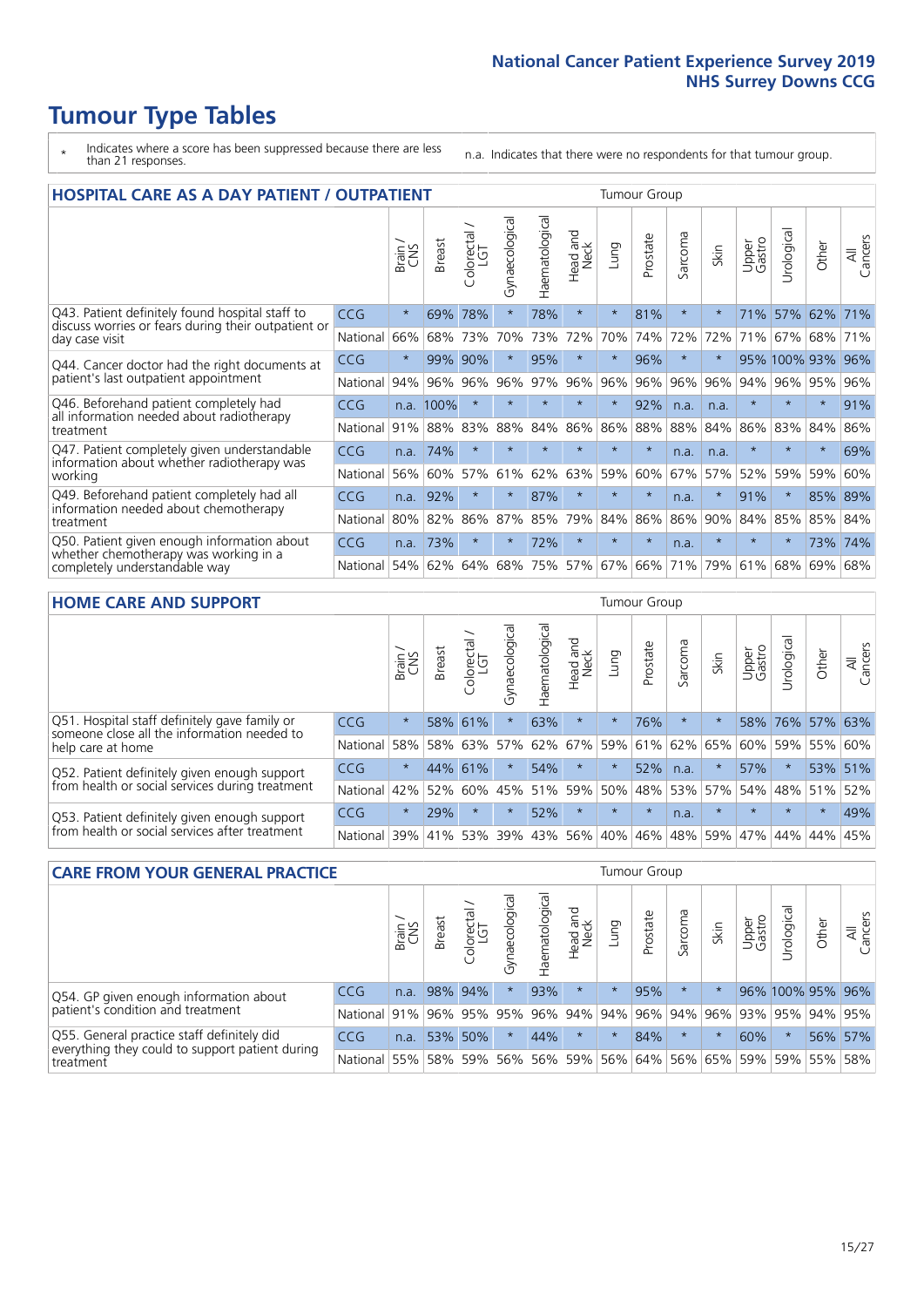### **Tumour Type Tables**

- \* Indicates where a score has been suppressed because there are less than 21 responses.
- n.a. Indicates that there were no respondents for that tumour group.

#### **YOUR OVERALL NHS CARE** THE TWO CONTROLLER THE THE THROUP CHANGE THE TUMOUR GROUP

|            | Brain   | Breast | olorectal.<br>LGT<br>$\cup$ | Gynaecological        | Haematological | ead and<br>Neck<br>Head | Lung     | Prostate | arcoma<br>ιñ | Skin    | Upper<br>Gastro | Urologica | Other                 | All<br>Cancers                                     |
|------------|---------|--------|-----------------------------|-----------------------|----------------|-------------------------|----------|----------|--------------|---------|-----------------|-----------|-----------------------|----------------------------------------------------|
| <b>CCG</b> | $\star$ | 66%    | 79%                         | $\star$               | 62%            | $\star$                 | $\star$  | 85%      | $\star$      | $\star$ | 64%             | 74%       | 73%                   | 72%                                                |
| National   | 60%     |        | 73%                         | 69%                   | 75%            | 73%                     | 73%      | 75%      | 70%          | 79%     | 69%             | 74%       |                       | 73%                                                |
| <b>CCG</b> | $\star$ |        |                             |                       | 36%            | $\star$                 | $^\star$ | 44%      | $\star$      | $\star$ | 44%             | 59%       |                       | 38%                                                |
| National   | 36%     | 41%    | 40%                         | 34%                   | 36%            | 39%                     | 36%      | 40%      | 34%          | 44%     | 36%             | 33%       | 31%                   | 38%                                                |
| <b>CCG</b> | $\star$ | 93%    | 90%                         | 91%                   | 89%            | $\star$                 | $\star$  | 89%      | $\star$      | $\star$ |                 |           |                       | 91%                                                |
| National   | 85%     | 90%    |                             | 87%                   | 91%            | 90%                     | 90%      |          | 88%          | 90%     | 86%             |           |                       |                                                    |
| <b>CCG</b> | $\star$ | 75%    |                             |                       |                | $\star$                 | $^\star$ | 87%      | $\star$      | $\star$ | 58%             |           |                       |                                                    |
| National   | 58%     | 68%    | 73%                         | 66%                   | 66%            | 71%                     | 71%      | 76%      | 68%          | 73%     | 66%             | 75%       | 64%                   | 69%                                                |
| CCG        | $\star$ | 46%    | 39%                         | $\star$               | 38%            | $\star$                 | $^\star$ | 57%      | $\star$      | $\ast$  | 39%             |           |                       | 45%                                                |
| National   | 42%     | 30%    | 32%                         | 31%                   | 33%            | 21%                     | 34%      |          | 36%          | 20%     | 36%             | 21%       | 32%                   | 30%                                                |
| <b>CCG</b> | $\star$ | 9.1    | 9.2                         | 9.2                   | 8.7            | $\star$                 | $\star$  | 9.1      | $\star$      | $\star$ | 8.8             | 8.9       | 8.9                   | 9.0                                                |
| National   | 8.6     | 8.9    | 8.8                         | 8.7                   | 8.9            | 8.8                     | 8.8      | 8.8      | 8.8          | 8.9     | 8.7             | 8.7       | 8.7                   | 8.8                                                |
|            |         |        |                             | 73%<br>43% 26%<br>88% |                | 60% 59% 61%             |          |          | 88%<br>31%   |         |                 |           | 75% 97%<br>85%<br>27% | 68%<br>21%<br>91%<br>87% 89%<br>73% 59% 68%<br>48% |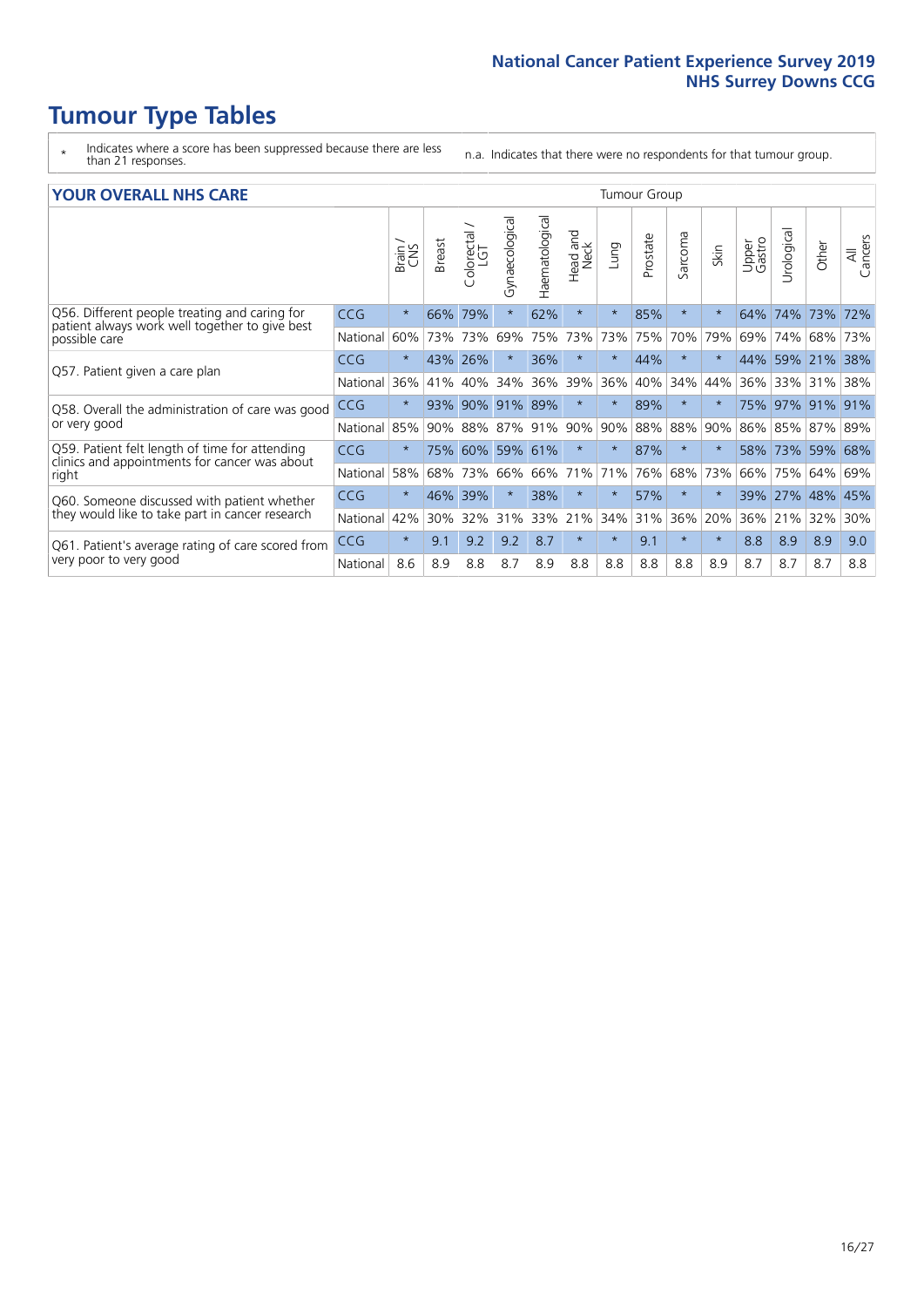### **Year on Year Charts**





#### **DIAGNOSTIC TESTS**





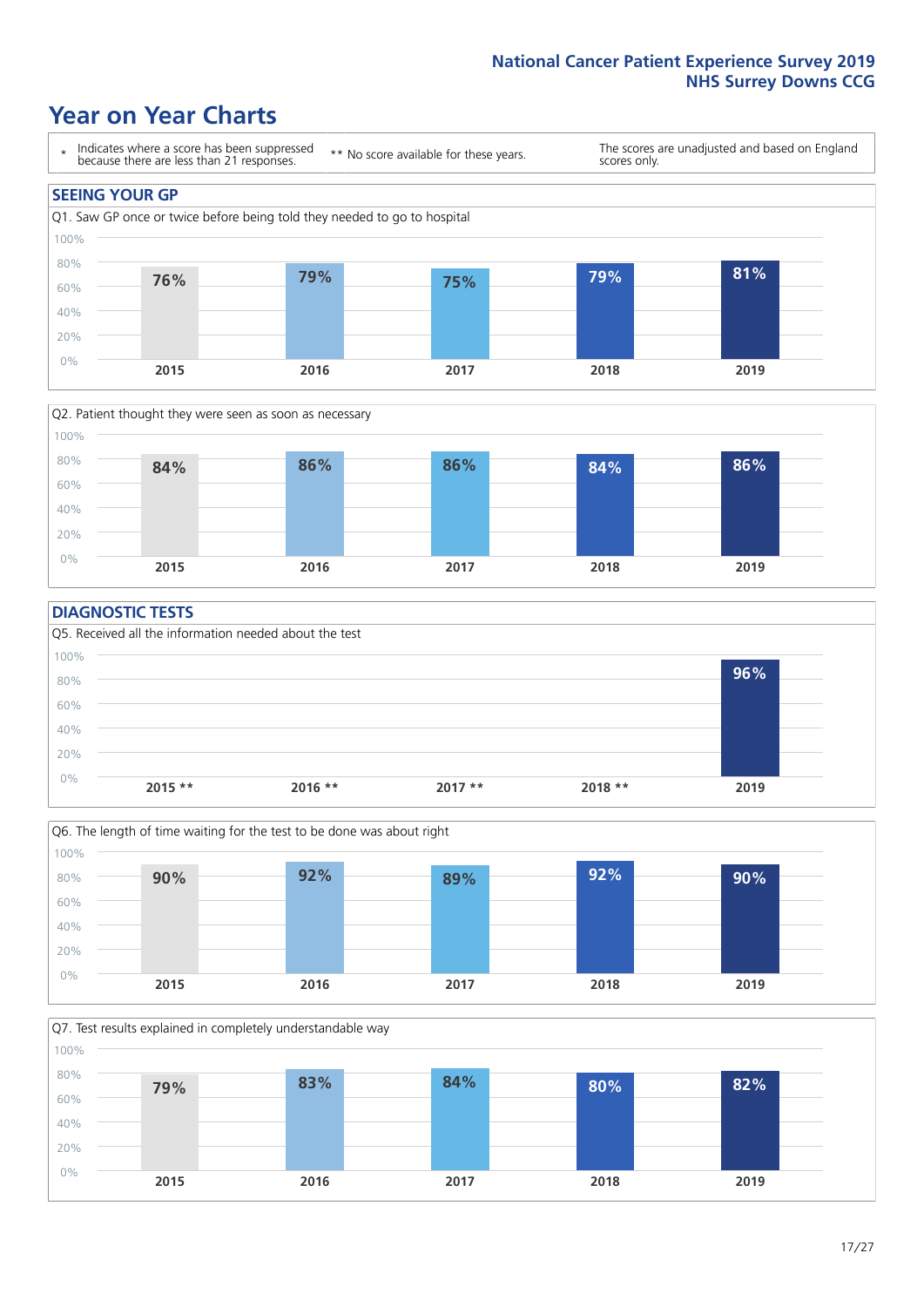### **Year on Year Charts**

\* Indicates where a score has been suppressed because there are less than 21 responses.

\*\* No score available for these years.

The scores are unadjusted and based on England scores only.









#### **DECIDING THE BEST TREATMENT FOR YOU**

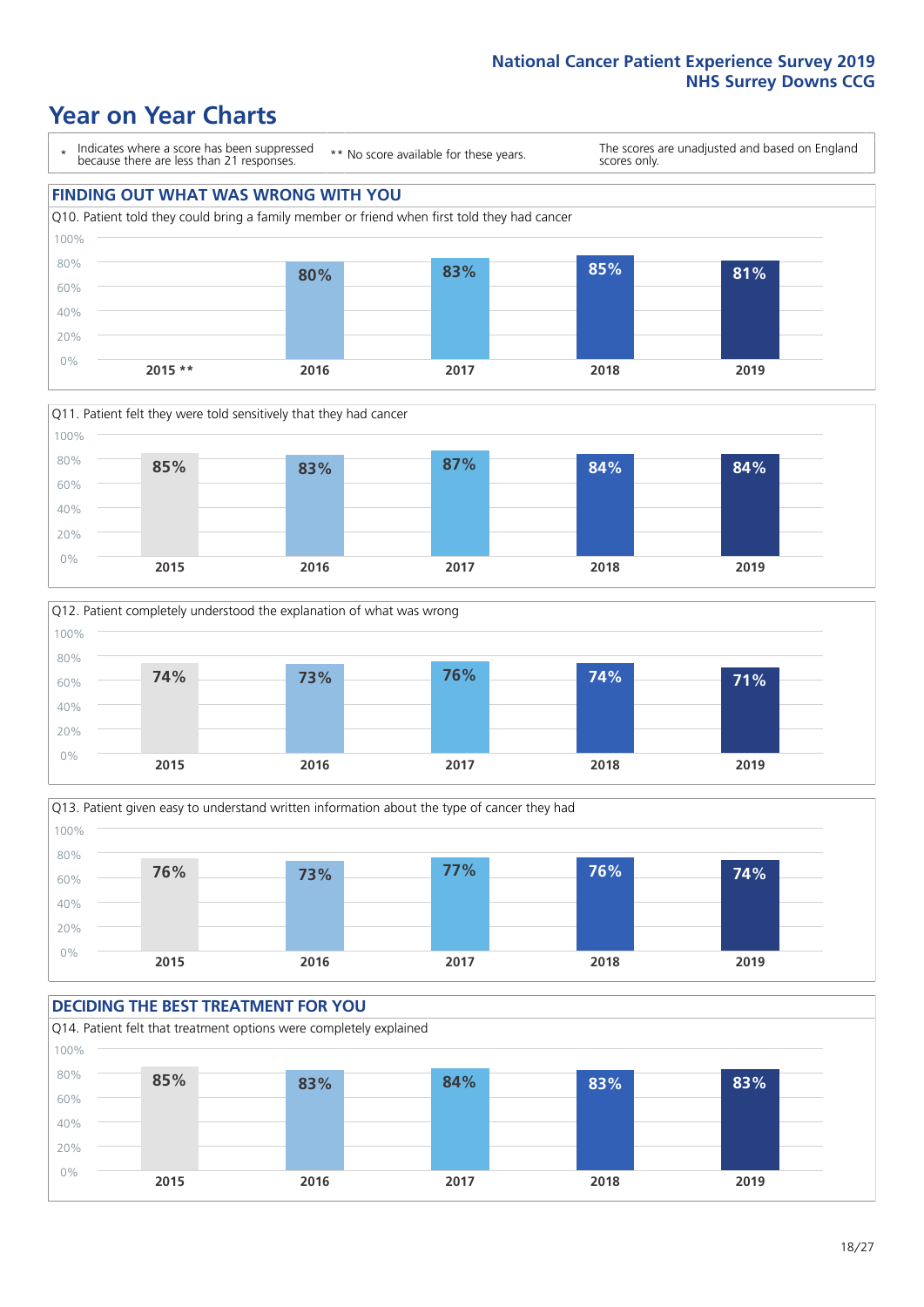### **Year on Year Charts**







Q18. Patient definitely involved as much as they wanted in decisions about care and treatment  $0%$ 20% 40% 60% 80% 100% **2015 \*\* 2016 \*\* 2017 \*\* 2018 \*\* 2019 81%**

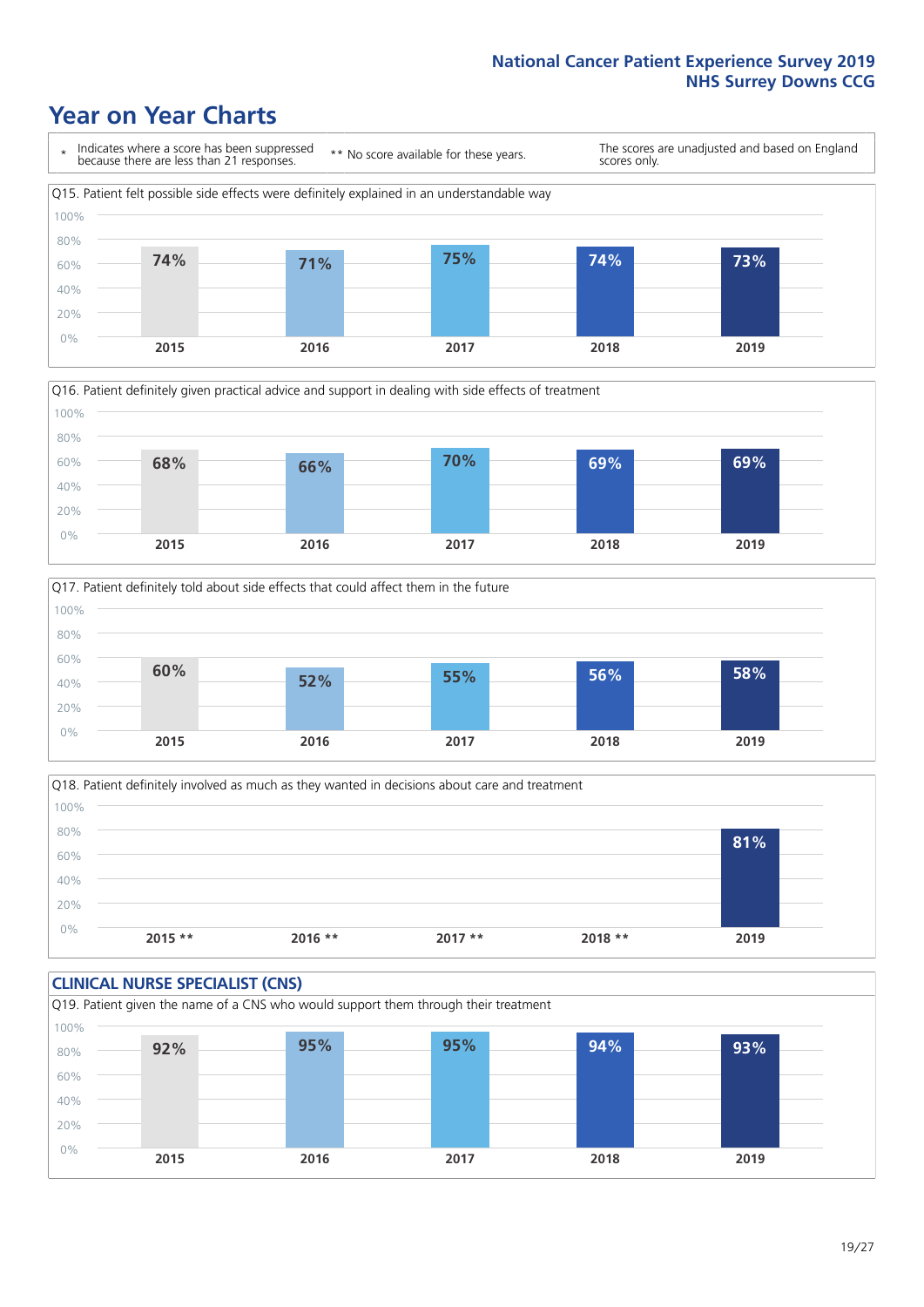### **Year on Year Charts**









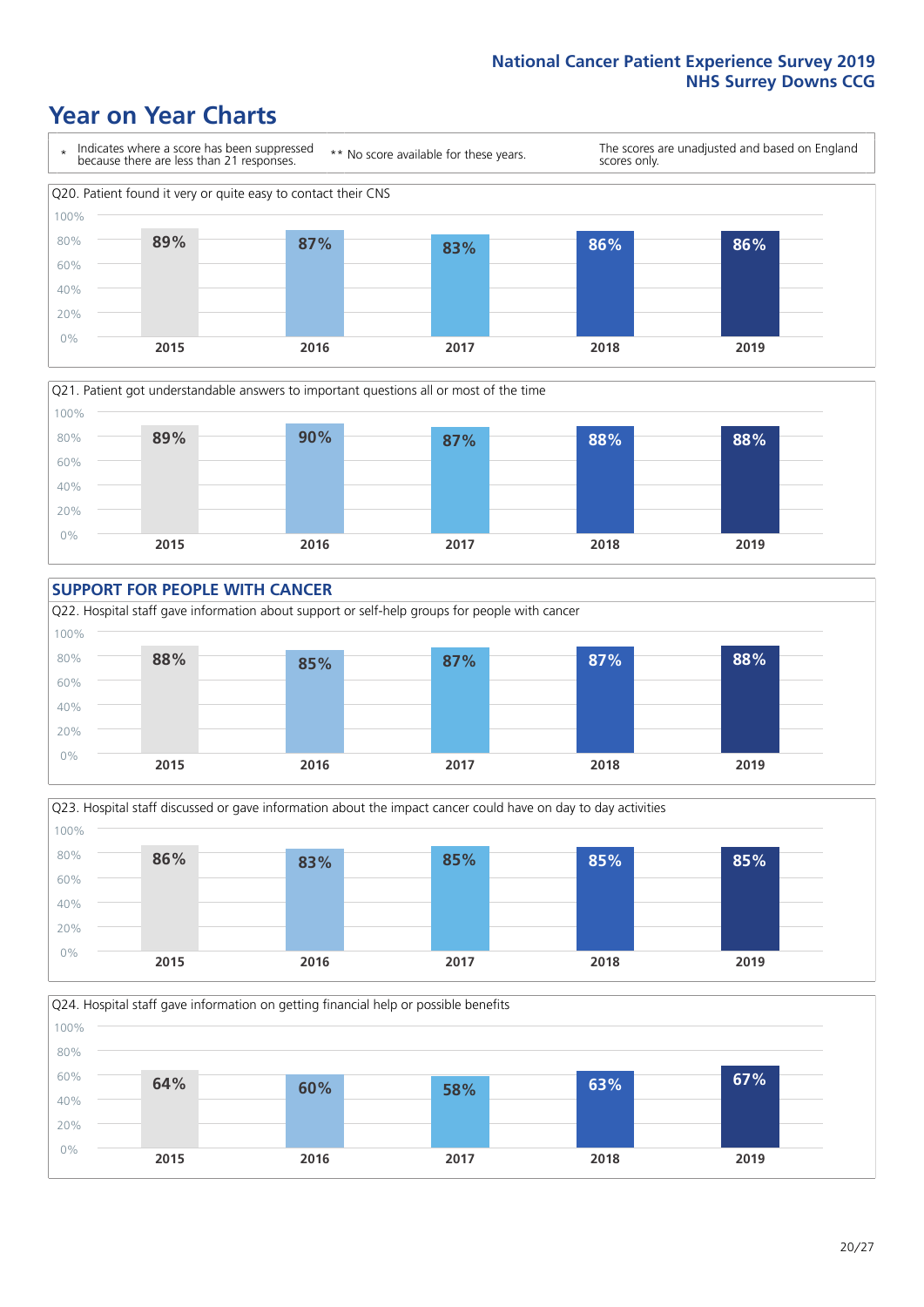### **Year on Year Charts**



#### **OPERATIONS**







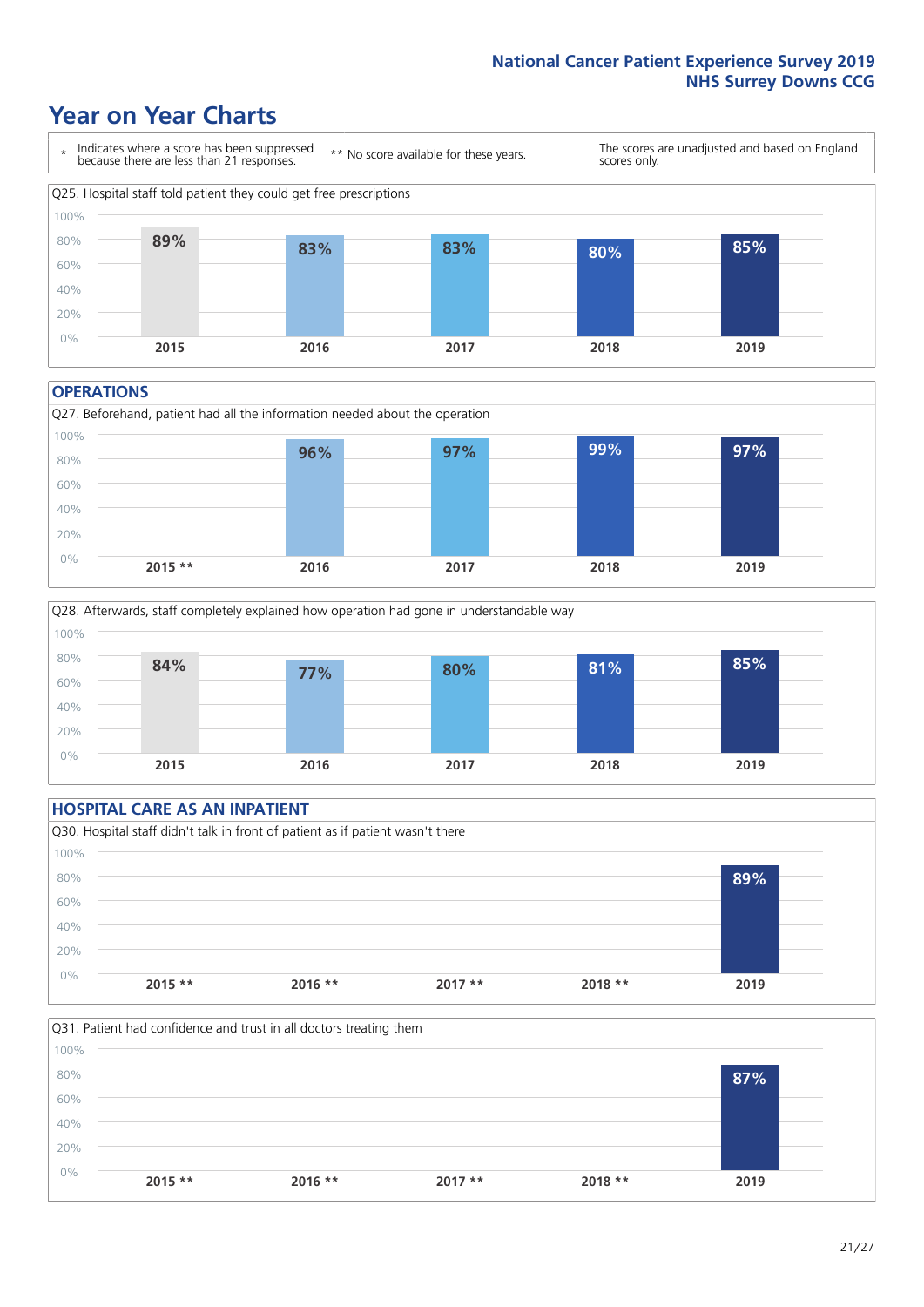### **Year on Year Charts**









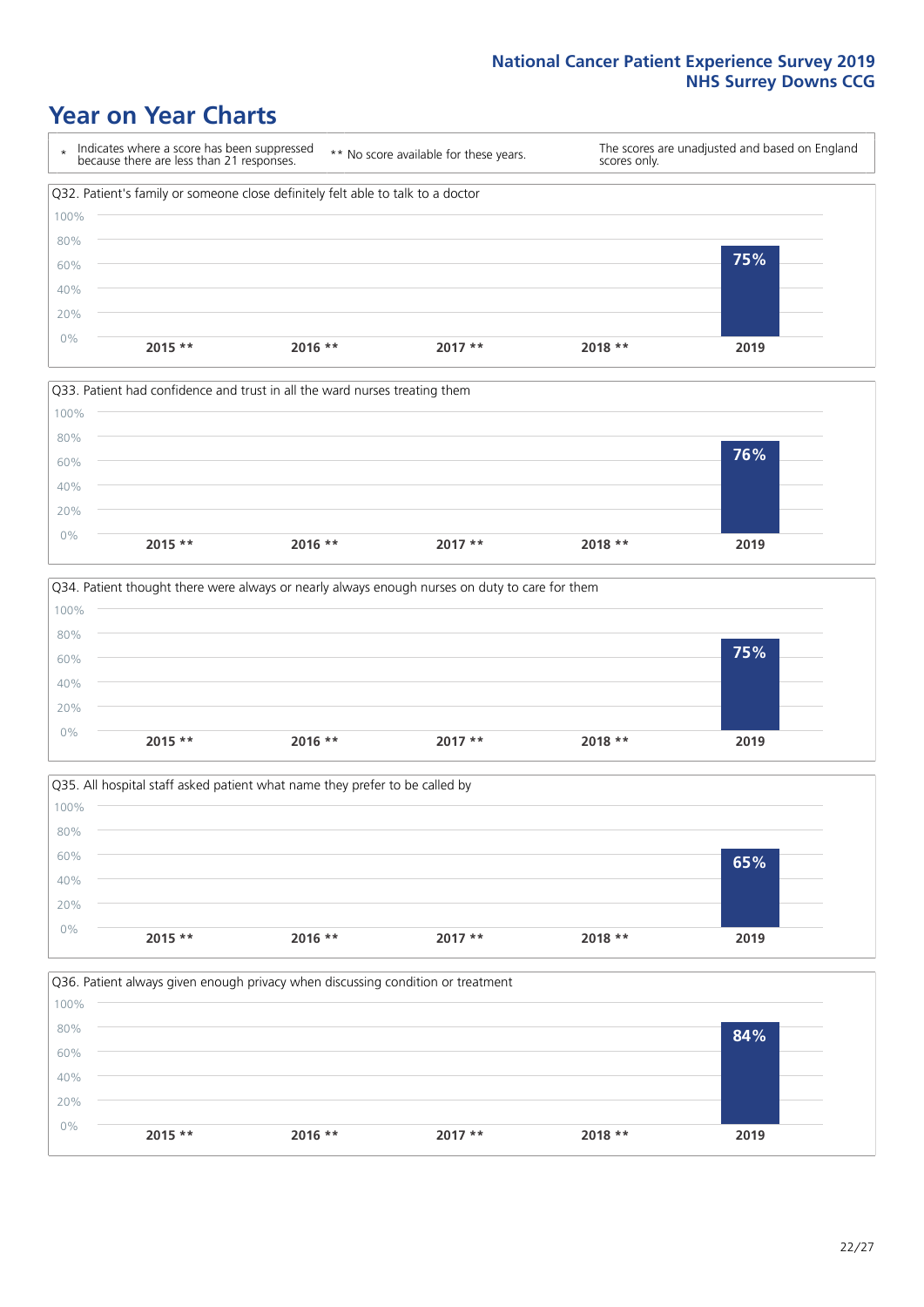### **Year on Year Charts**

\* Indicates where a score has been suppressed because there are less than 21 responses. \*\* No score available for these years. The scores are unadjusted and based on England scores only. Q37. Patient definitely found hospital staff to discuss worries or fears during their inpatient visit 0% 20% 40% 60% 80% 100% **2015 \*\* 2016 \*\* 2017 \*\* 2018 \*\* 2019 60%**







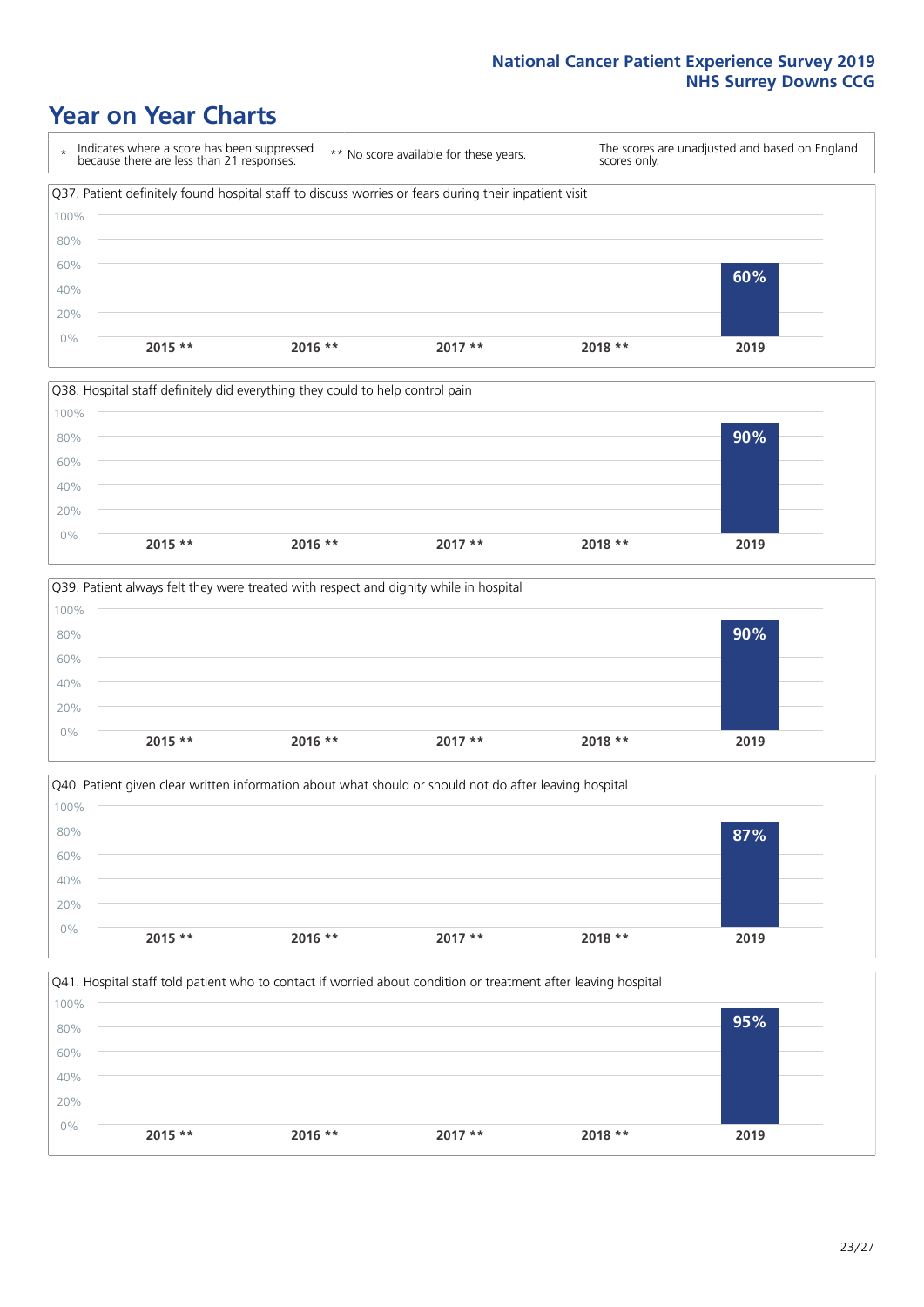### **Year on Year Charts**

0%

\* Indicates where a score has been suppressed because there are less than 21 responses.

\*\* No score available for these years.

The scores are unadjusted and based on England scores only.

#### **HOSPITAL CARE AS A DAY PATIENT / OUTPATIENT**









**2015 2016 2017 2018 2019**

Q49. Beforehand patient completely had all information needed about chemotherapy treatment 20% 40% 60% 80% 100% **87% 92% 87% 84% 89%**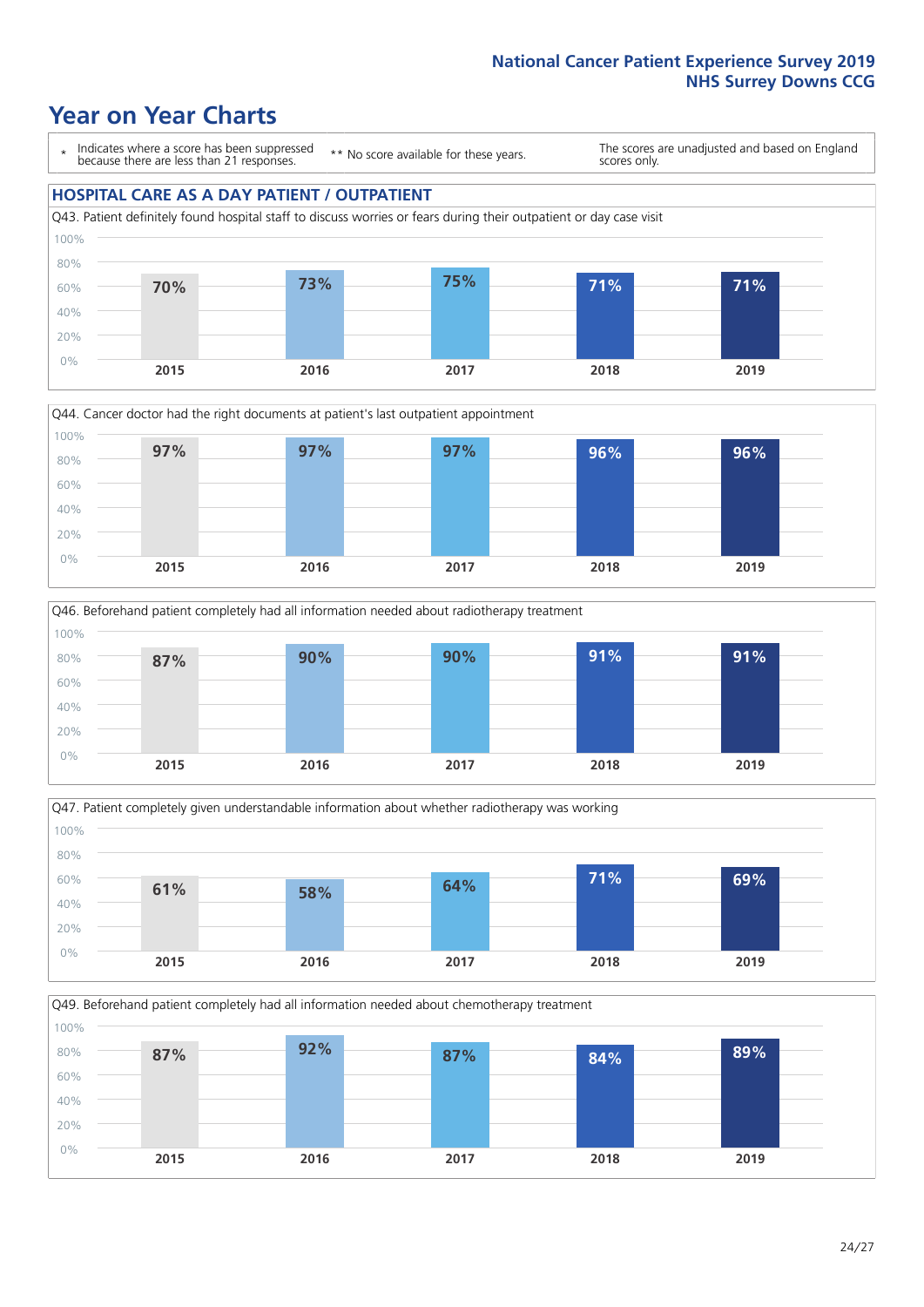### **Year on Year Charts**



#### **HOME CARE AND SUPPORT**







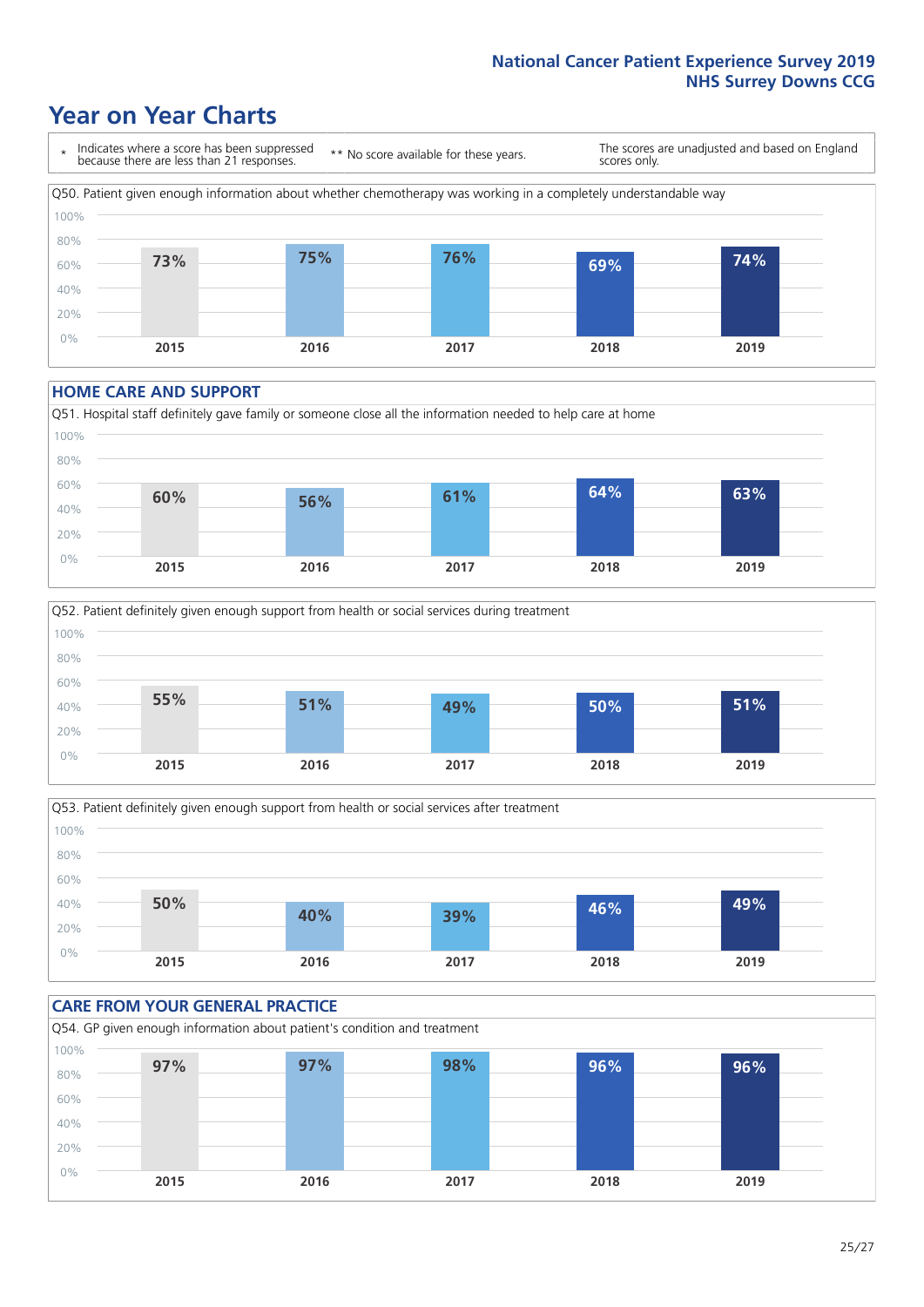### **Year on Year Charts**

\* Indicates where a score has been suppressed because there are less than 21 responses.

\*\* No score available for these years.

The scores are unadjusted and based on England scores only.



#### **YOUR OVERALL NHS CARE**







Q59. Patient felt length of time for attending clinics and appointments for cancer was about right 100%